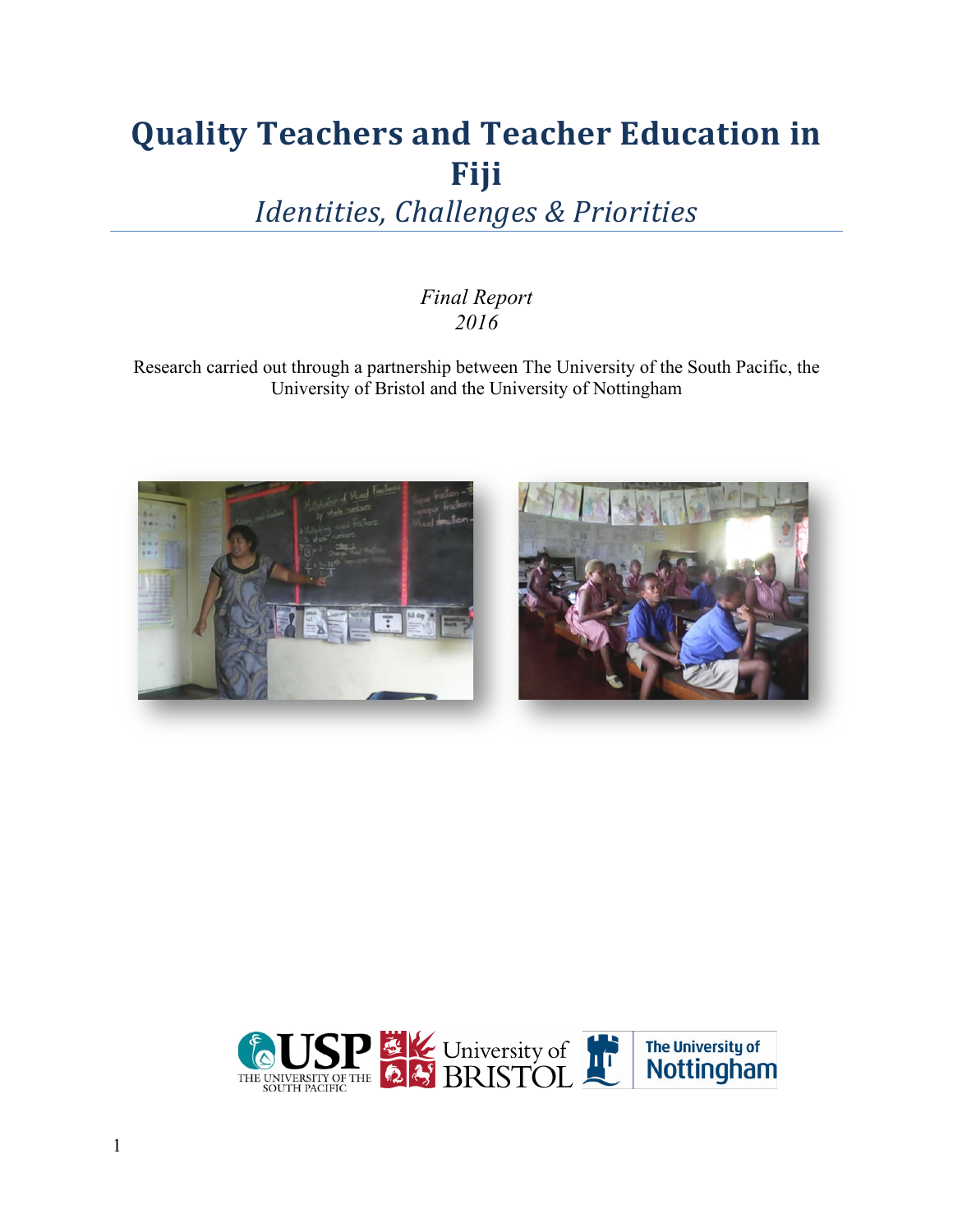# **Acknowledgements**

This research was funded by the British Academy Small Grants Scheme SG132329 and the University of the South Pacific, Faculty of Arts Law and Education. Thanks are also extended to all participants who contributed to the study in Fiji and to the Fiji Ministry of Education, National Heritage, Culture and Arts for granting permission for the fieldwork.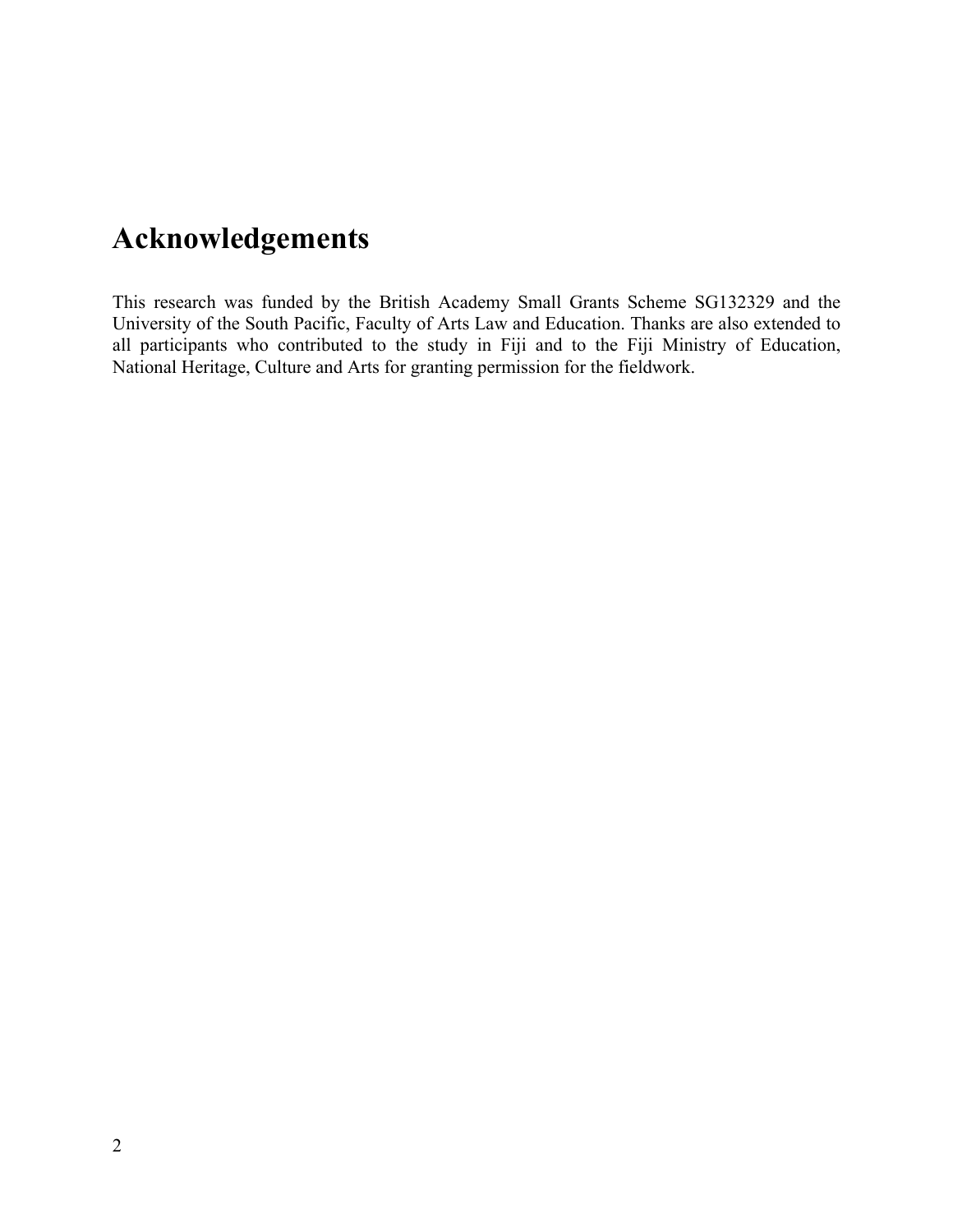# **Table of Contents**

| <b>Executive Summary</b>                         | $\overline{4}$ |
|--------------------------------------------------|----------------|
| Introduction                                     | 5              |
| Research Methodology and Methods                 | 6              |
| The Changing Policy Context                      | 8              |
| Findings and Analysis: Practitioner Stakeholders | 10             |
| Implications for Policy and Practice in Fiji     | 18             |
| Conclusion                                       | 21             |
| References                                       | 22             |
| Appendix                                         | 23             |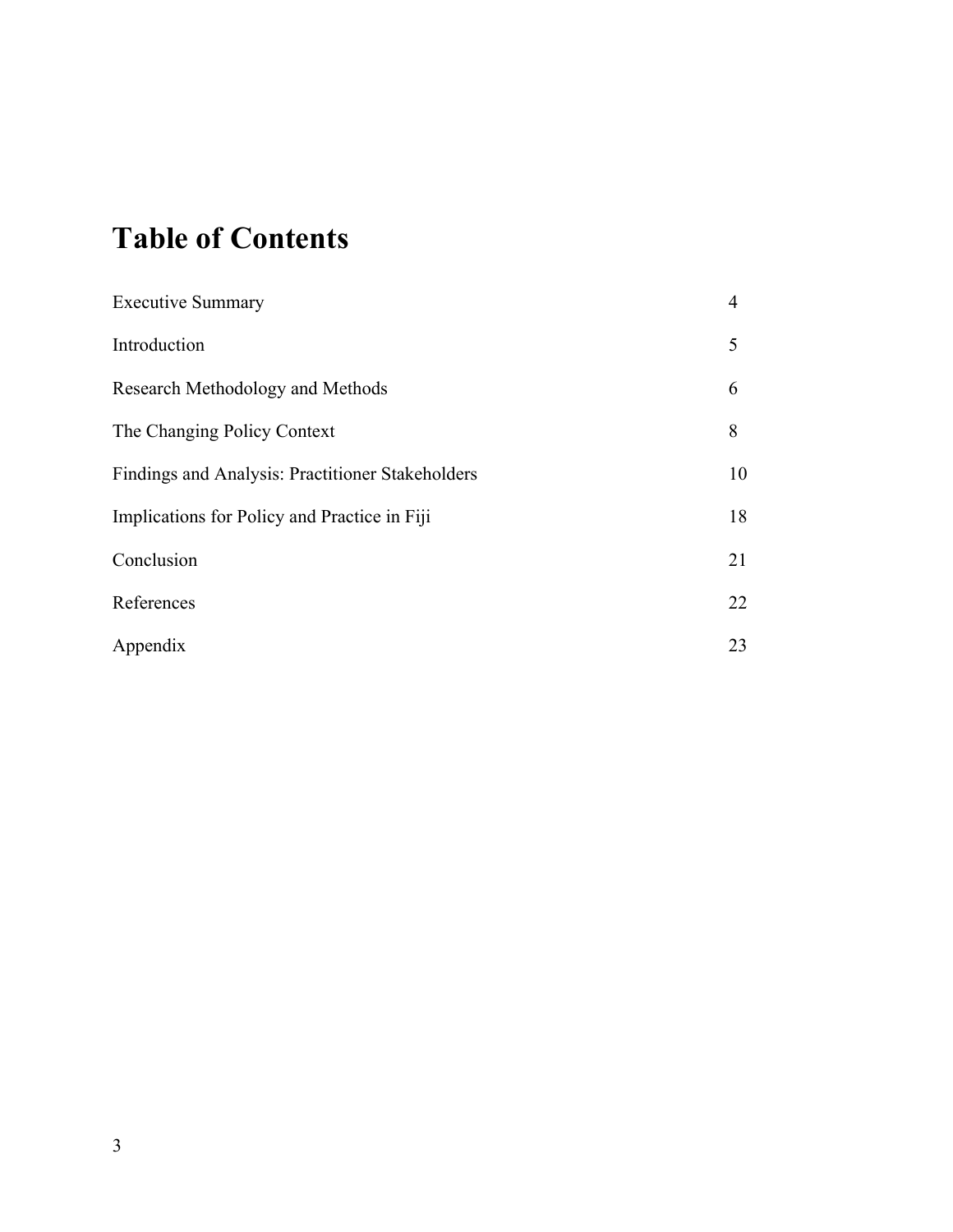## **Executive Summary**

Teacher education and preparedness are two core issues that have remained high on the educational agenda in the Pacific islands for some time. In Fiji, quality of teacher preparedness and quality of teaching were initially documented in the 1969 and 2000 Fiji Education Commission Reports. Since then, numerous aid funded projects such as Basic Education & Life Skills (BELS) and Basic Educational Management and Teacher Upgrading Project (BEMTUP) in the late 1990s, Pacific Regional Initiative for the Delivery of Basic Education (PRIDE) and Fiji Education Section Project (FESP) in the mid to late 2000s and most recently Access to Quality Education Program (AQEP) 2011, have initiated various efforts towards raising the quality of teachers. Despite the continuous filtering of foreign aid towards improving the quality of teachers and teaching in Fiji and the wider Pacific, there remain widely held assumptions about the general lack of professionalism and competency of teachers, with questions regarding the ability of teachers to generate positive learning experiences and student academic success.

This report presents the findings of a study conducted with teachers, student teachers and teacher educators at the three major universities in Fiji. The research aimed to compile a snapshot of stakeholder understandings of issues related to teacher becoming, being and belonging in Fiji and their implications for the drive to improve teaching and learning quality. Applying a mixedmethods approach, data collection methods include document and policy analysis, questionnaires, classroom observations and two indigenous dialogic research strategies: *talanoa*  and *talanga*. Both indigenous methods prioritise dialogic storying. Talanoa is most similar to semi-structured interviews and may comprise semi-formal conversations between a researcher and either one on one, or small group discssion. Talanga, on the other hand, is more formal in nature and may be likened to focus group discussions.

Participants in this study included Ministry of Education (MOE) officials, teacher educators at the University of the South Pacific (USP), Fiji National University (FNU) and the University of Fiji (UniFiji); and a group of inservice and preservice primary and secondary school teachers at three divisions: Central Division (Suva), Western Division (Nadi), and Northern Division (Labasa); Teacher Unions; AQEP and Fiji Teachers' Registration Board (FTRB).

The findings from research with practitioner stakeholders (teachers, teacher trainees and teacher educators) generate insights into the nature of teacher identity and professionalism, identify key challenges faced in practice, and focus on the priorities that these stakeholders believe are important for the improvement of the quality of education. These challenges and priorities are then considered in the light of an analysis of the changing education policy context and follow up discussions with policy-makers, union representatives and other stakeholders. This leads to the identification of priorities for future policy and practice and a consideration of possible ways forward. At the broadest level, the research reveals unease amongst teachers, teacher trainees and teacher educators alike who are concerned at the extent and pace of across the board system change. This is often perceived to be driven by the influence of changing international practice, combined with efforts to assert national autonomy, supporting a view that a public national forum such as an Education Summit or an Education Commission may be helpful and timely.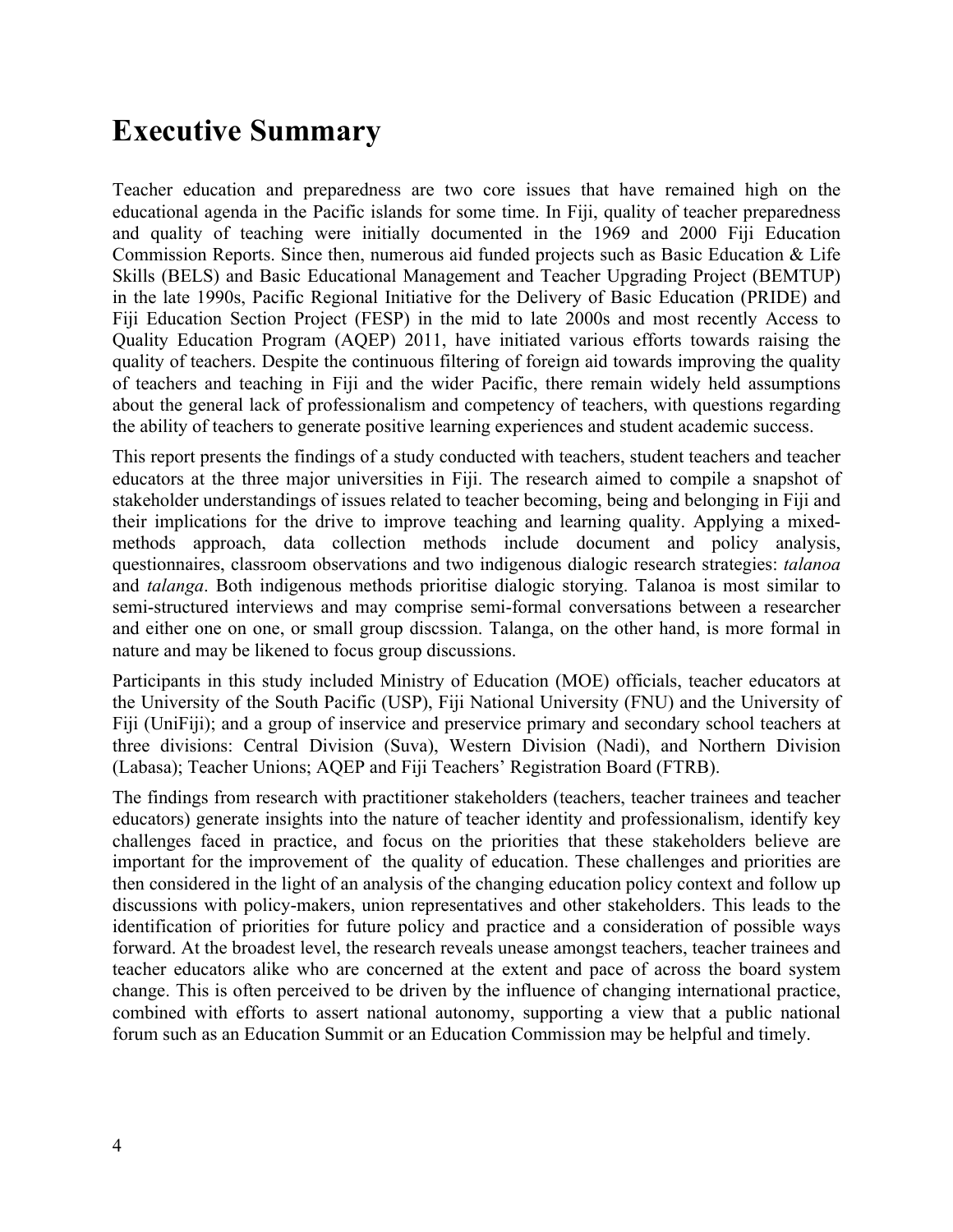## **Introduction**

This report presents an overview of the Teachers and Teacher Education in the Pacific research project. This covers the project rationale, research methodology and methods, the policy context, fieldwork findings and analysis, and implications for future policy and practice.

### **Project Rationale**

Current international debates about education and development, post-2015; place quality at the centre of educational thinking. This has strategic implications for the future of teacher education policy and practice. Given the challenge of balancing the influence of global goals and targets with the demands and conditions of local contexts (Thaman, 2008), the study focuses on documenting and analysing the contemporary Fijian experience. As the most populous of the Pacific Island Countries, Fiji's size and ethnic diversity allows for rich analysis and theorisation in an achievable, cost-effective way.

Like other small states (Crossley, Bray and Packer, 2011), Fiji has responded to quality challenges by prioritising and targeting the improvement of the quality of teaching and teacher education. This has seen some policy borrowing and the application of external standards, despite international evidence indicating that many such reforms fail due to misarticulation with the diverse realities of schools, systems and societies in which teachers work and live (Koya-Vakauta 2012). To understand how this is working out in practice, this research focuses on documenting and analysing the views of practising primary and secondary teachers, student teachers, teacher educators and union representatives on the current nature of teaching and learning in Fijian schools; and, in the light of this, their perspectives on the challenges faced in practice and on future priorities for the improvement of quality education, teacher identities and capabilities. By comparing such stakeholder perspectives with Ministry of Education priorities and policy trends in contemporary Fiji, the research helps to identify locally grounded and practitioner informed priorities for future action. At the same time, the study demonstrates the influence of powerful structural dynamics and global agendas through their impact upon teachers and their work, and upon teacher education policy and practice.

Secondly, the rationale for the full project has a reflective methodological component that was included to generate insights into the processes of international research collaboration from the different perspectives of the research partners. This is designed to contribute to improved understanding of the potential, challenges and realities of cross-cultural research partnerships in education. This dimension of the study is not reported on in detail here.

The project was supported by two funders. The British Academy supported the international research team collaboration and UK based activities. Funding from the University of the South Pacific made the fieldwork, reporting and dissemination activities in Fiji possible.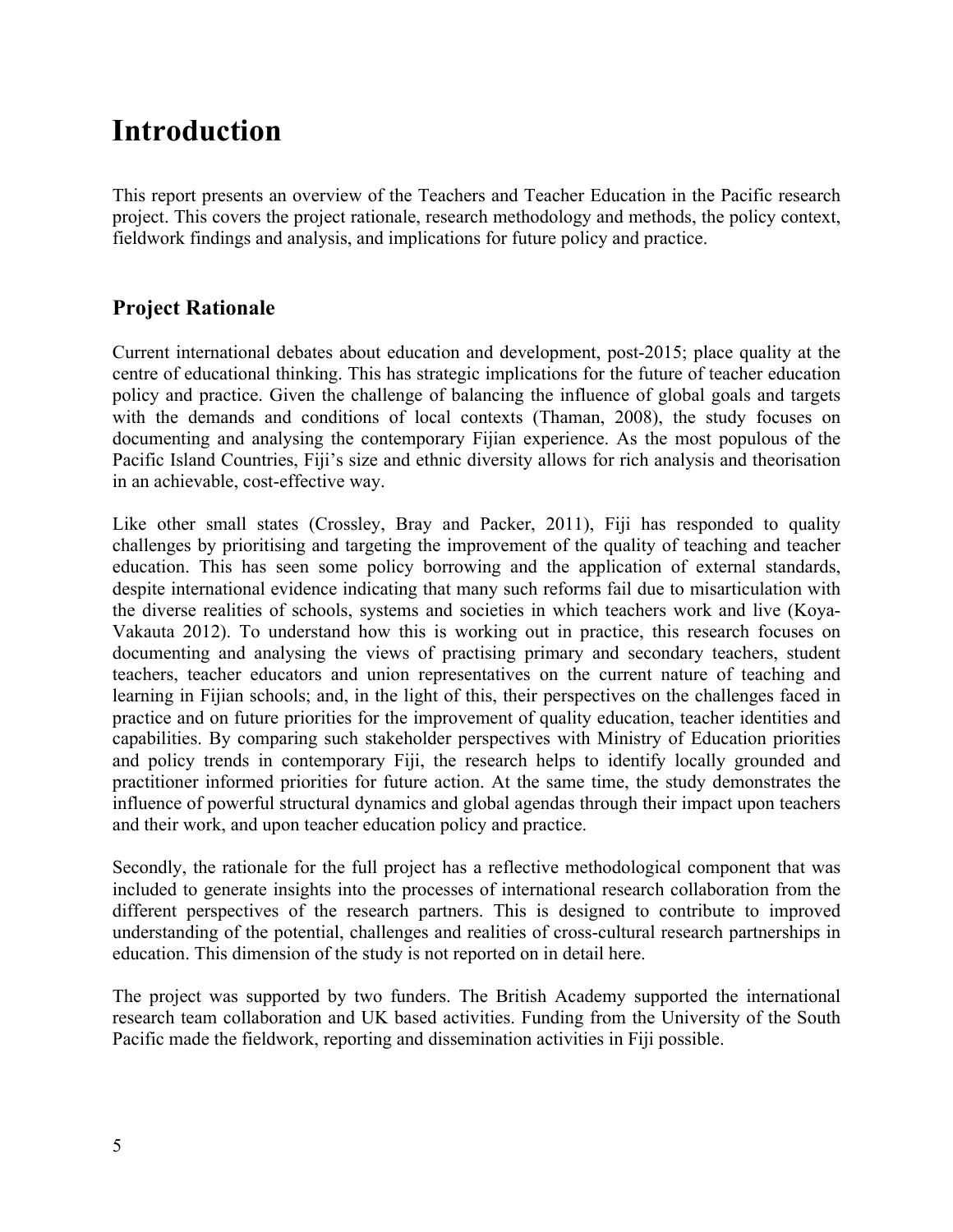# **Research Methodology and Methods**

### **The Research Question**

As fieldwork began the initial research question was refined to focus upon:

What are stakeholder perspectives of the nature and quality of teaching in Fijian schools and of teacher education; their understanding of the challenges being faced in practice; and the priorities for attention if the quality of education is to be improved?

The following sections report on how the research was carried out in practice.

#### **Rationale for Blending and Mixing Methods**

A largely qualitative methodological approach was emphasised, mixing Western and Pacific techniques, including questionnaires, talanga (consensus building through structured stakeholder consultation), talanoa (dialogic participant–researcher conversations). The overall approach was informed by postcolonial perspectives (Smith, 1999) that also underpinned the partnership strategy, and this inspired the blending of Pacific and western methodologies in particular. This blended and mixed approach was seen as a way of strengthening the robustness of the data through methodological triangulation, and engaging more closely with local stakeholders through the application of Pacific traditions and methodologies.

#### **Key Research Methods, Samples and Research Sites**

The sample of participants comprised primary and secondary teachers from the three main centres in Fiji, Suva, Labasa and Lautoka. Teacher trainees and teacher educators at The University of the South Pacific, the Fiji National University and the University of Fiji were also sampled, as well as representatives from the Ministry of Education, AQEP and Fiji Teachers Registration Board. The fieldwork was carried out between May and December of 2015.

#### *Questionnaires*

Questionnaires were distributed to 75 participants, comprising 15 primary and 15 secondary teachers; 15 primary teacher trainees and 15 secondary teacher trainees; and 15 teacher educators. 69 questionnaires were received back giving a high response rate. In line with the qualitative methodology, the instrument emphasised personal narratives and prioritised open ended questions. The questionnaires were designed to elicit information about general attitudes, beliefs and worldviews of the three groups in direct relation to the three main parts of the core research question: 1. the nature and quality of teaching and learning, 2. challenges faced in practice and 3. priorities for attention relating to the quality of education in the Fiji context.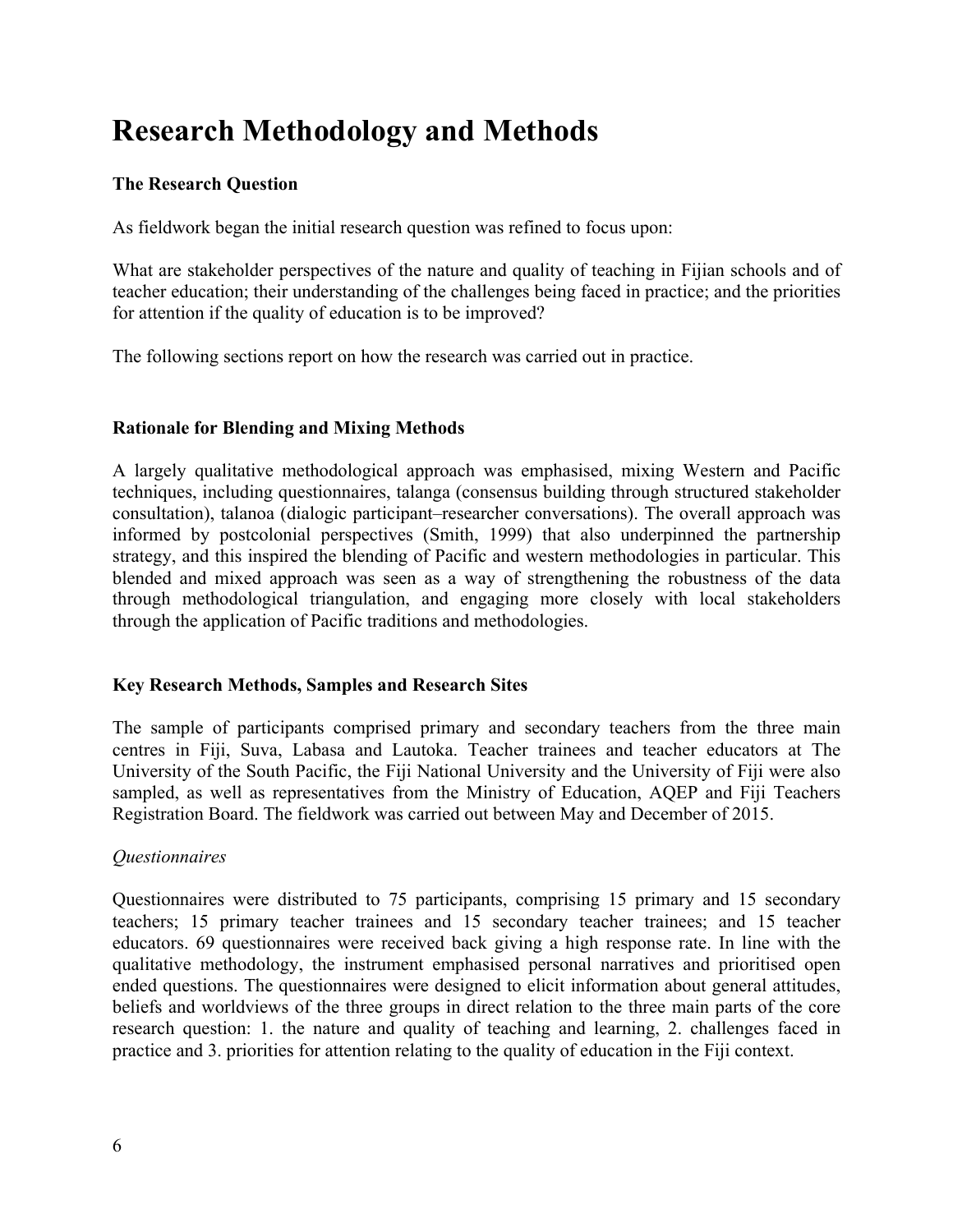#### *Talanga and Talanoa Sessions*

Talanga (focus group) sessions were conducted at The University of the South Pacific (USP), University of Fiji and Fiji National University (FNU). The locations selected for these sessions were Suva, Labasa and Lautoka. A talanga (focus group) session was organised for six teachers at each location, and a separate session for at least three teacher educators at each participating university. Talanoa (semi-structured interviews) were conducted with two primary and two secondary teachers at each site, and three teacher educators at each university. Talanoa / semistructured interviews were also organised with Ministry of Education officers. The total number of talanoa sessions numbered 22.

Talanga played a probing role in moving beyond the questionnaire data and as a research method may be likened to focus group discussions. In this study talanga sessions were arranged with groups of five to eight participants. While there is no fixed agreed number of participants in a talanga, it is generally understood that smaller groups make for more meaningful engagement with each participant contributing to the conversation. Koya-Vakauta (2013) explains the difference between talanoa and talanga:

Tālanga provides more structure to the information gathering process than Talanoa, in that it has a designated setting – a plan time, setting and environment, whereas Talanoa may take place anywhere at any time and may involve the free movement of participants in and out of the discussion in a flexibility that Tālanga does not accord (p.145).

In the context of this study, group sessions were pre-arranged and the sessions were guided by a set of predetermined questions. Field research focal points were identified at the three Universities to allow for non-obtrusive data collection particularly of student teachers and teacher educators.

Talanoa sessions also probed further in to the key issues to generate a deeper level of understanding. Talanoa is considered a contextually relevant cultural approach to storying or sharing of personal narratives. Talanoa is generally understood and utilised as a research method by many Pacific scholars (e.g., Vaioleti, 2006; Nabobo-Babu, 2006; Johansson-Fua, 2008; 'Otunuku, 2011; Naisilisili, 2012; Koya-Vakauta, 2013), most similar to the semi-structured interview. It is described as an informal conversation in which "knowledge is socially constructed" (Johannson-Fua, 2008, p1). While in everyday life, talanoa may take the form of a casual and uni-directional conversation about anything and everything; in research it is more structured. In this study, a set of guiding questions were developed for the talanoa/interview sessions. These provided focus for the field researcher when and if the discussion deviated away from the primary focus of the study.

#### **Data Analysis**

Data from questionnaires, talanoa and talanga sessions were manually coded and analysed searching for emerging patterns in the results obtained. Researcher fieldnotes comprising observations and general feedback on the talanoa and talanga were also documented. These findings were written up in the form of detailed texts and narratives for team reading and review,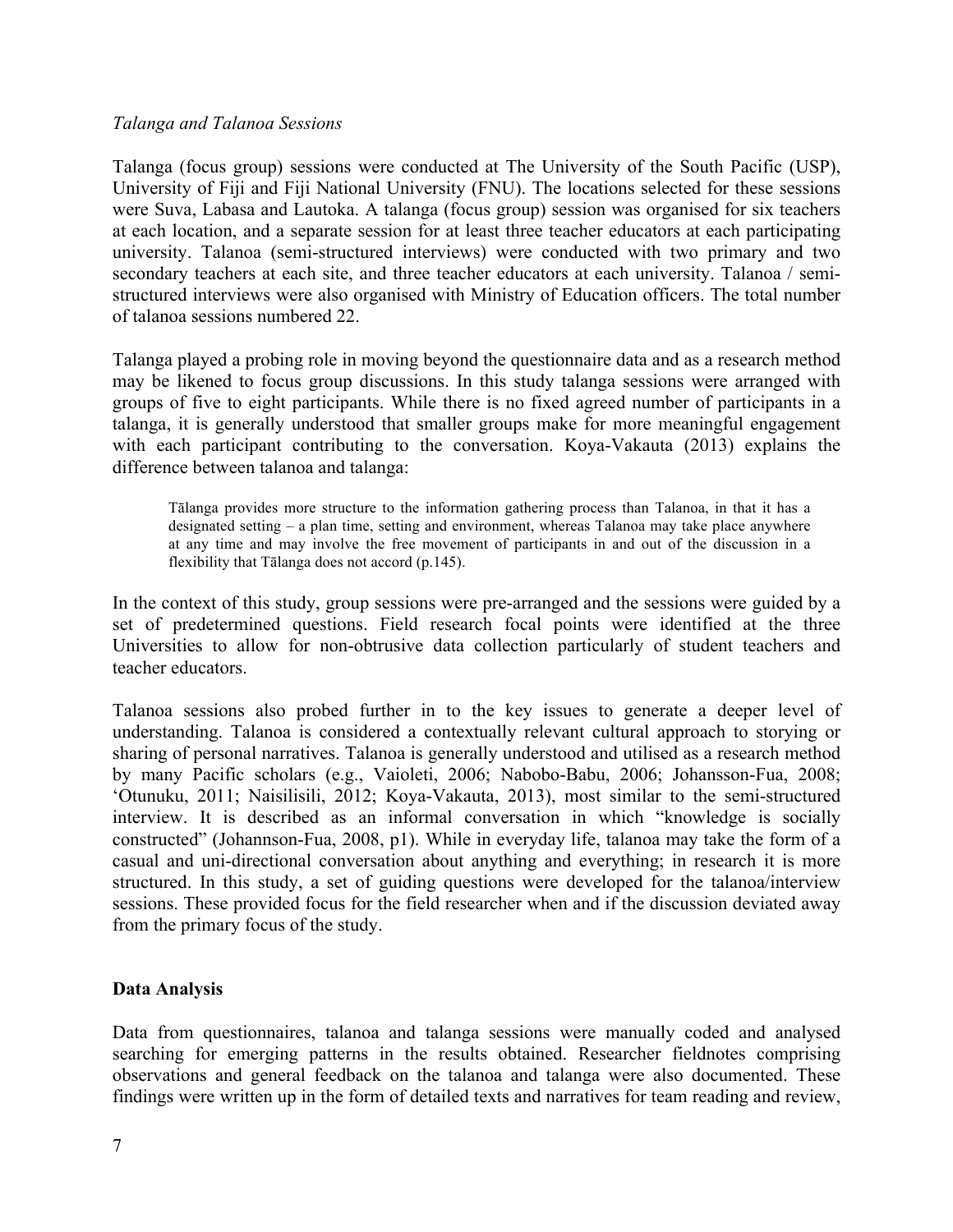leading to the identification of key themes. These emergent themes were then reconsidered in the light of the three dimensions of the research question, and from this further reading and review the key challenges and priorities for attention that are reported here were identified. From this the discussion of implications for policy and practice were derived through an iterative process of team reflection, writing and discussion.

#### **Ethical Issues**

An application to conduct research was submitted to the Minister of Education, Fiji in 2014 and a permit provided to conduct fieldwork was subsequently obtained. The University of the South Pacific's Human Ethics Research Application was approved, as was that for the University of Bristol, and these were used to secure support from the Fiji National University and the University of Fiji respectively. In a context characterised by recent and rapid policy change the study acknowledges that participants would be aware of professional and personal sensitivities generated by their engagement in critical reflection, and that they could potentially be influenced by power differentials between those involved in talanga, talanoa and other fieldwork discussions.

# **The Changing Policy Context**

Fijian education is still governed by the 1978 Education Act. The Act is a general education law, which is largely concerned with the management and governance of various levels and aspects of the education system. It is a rather administrative piece of legislation that contains little sense of an educational vision or philosophy.

Since 2000 there have been a series of policy initiatives that have responded to concerns that the Act, and linked practices, are in need of revision. These include the Education Commission Report (Fiji Ministry of Education, 2000), the Systems-based Curriculum Mapping Exercise (ongoing since 2003) and the Suva Declaration (Fiji Ministry of Education, 2005). From 2007, these initiatives fed into the attempt to develop a National Curriculum Framework.

Discussions around the new Framework were driven by concerns that the curriculum suffered from content overload, repetition and poor sequencing. There were also concerns that the curriculum met neither the needs of the labour market nor demands for cultural appropriateness.

The Education Act was reviewed in 2013 and is currently in draft form pending a decision from the Solicitor General's Office. Around the same time, the NCF was published. In contrast with the Education Act, it outlines a strong philosophical position, stating that its mission is:

To provide a holistic, inclusive, responsive and empowering education system that enables all children to realize their full potential, appreciate fully their inheritance, take pride in their national and cultural identity and contribute fully to sustainable national development (Fiji Ministry of Education, Heritage and Arts, 2013a, p. 1).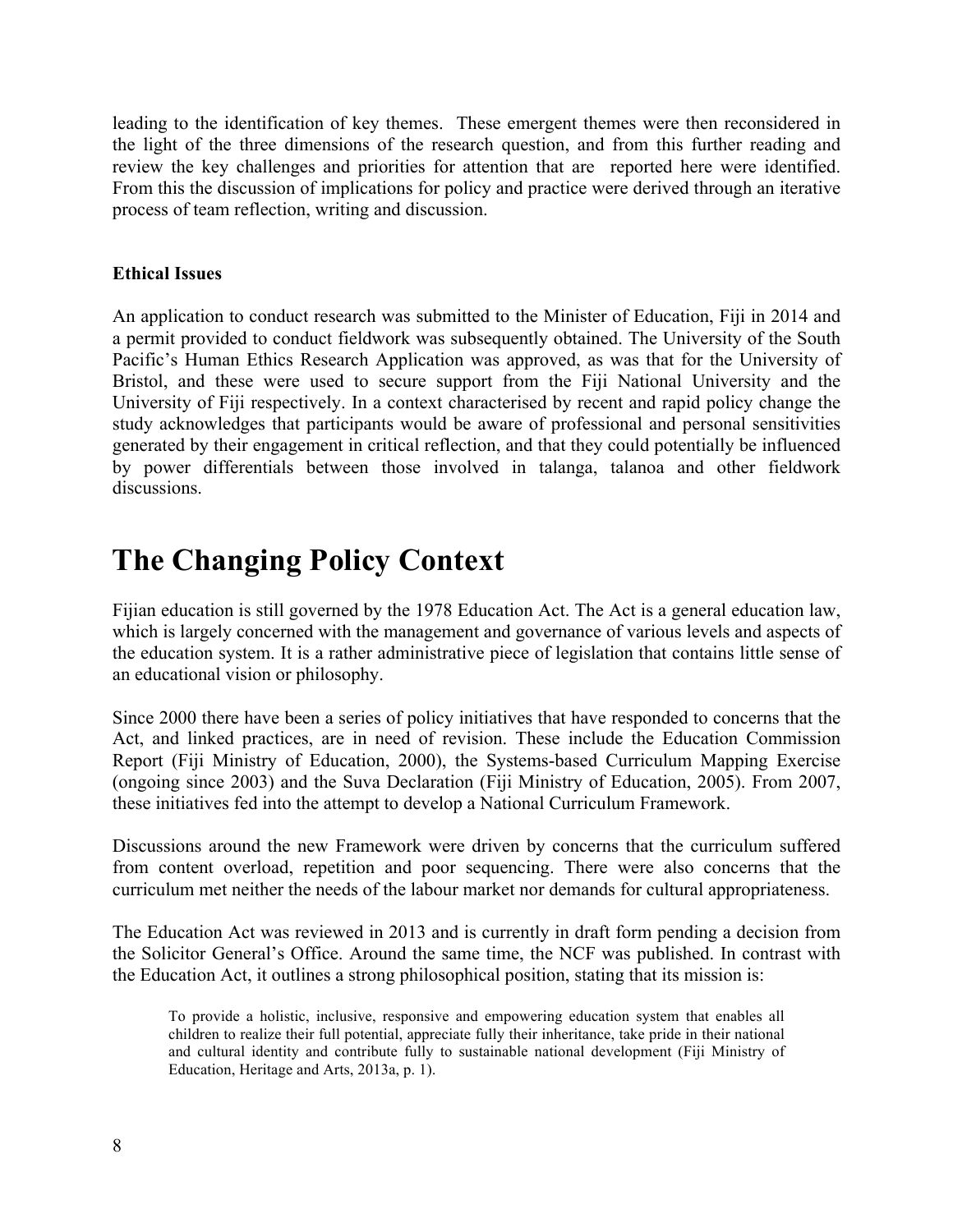The underlying guiding principles informing this mission and vision are social constructivism, Delors' Pillars of Education and cultural influences. Under the principle of social constructivism, it advocates for active learning, learning as a social process and students as agents of their own learning. From the Delors' Pillars of Education, it draws on learning to know, do, be and live together. And, thirdly, under the principle of cultural influences, it promotes a culturally democratic curriculum, cultural inclusive pedagogies and learning about inclusivity and diversity (Ibid, pp.  $12 - 16$ ).

Although some progress was made towards developing new curricula emphasising these values and focusing on learner outcomes and trying to break the hold of examinations on learning, the status of the NCF is unclear after the 2014 elections. While the NCF is still seen as the guiding policy document by MoE officials, there remains a challenge in aligning this with recent policy statements and directions.

The most significant new policy statement was released in October 2015, and is clustered under three main pillars: (1) content review and development; (2) delivery by our teachers; and (3) improvement of infrastructure. NCF is not mentioned anywhere in the text and, indeed, plans were announced to conduct a comprehensive curriculum review "to bring it to par with the curriculum of schools in Australia, New Zealand and India" to be conducted in 2016. This is coupled with a commitment to ensure teachers teach the whole of existing syllabi; a reinstatement of national examinations where they had been reduced; and an end to teachers' role in examination paper setting.

The October 2015 reforms also contain a strong focus on teachers under the two headings of teacher training and recruitment and teacher competencies, assessment and leadership*.* Under the former, the Ministry states its intension to continue dialogue with teacher education providers with a view to adopt a common education curriculum by 2016 to ensure that they "will learn the same skills and have the same teacher training and subject delivery skills" (p.2). Teacher numbers will be increased and more specialist teachers introduced into upper primary years. Where there are surplus applicants for teacher education places, selection will be on school grade point averages.

The Ministry reiterates that teachers are encouraged to upgrade their qualifications. From 2016 a Basic English Proficiency test for all teachers in Fiji will be administered "to ensure competency of teachers in both oral and written English" (Ibid). Additionally, teacher assessment now comprises student assessment of their teachers; an assessment by the immediate supervisor; and the outcome of external examination results. Counselling is identified as a core skill required by all teachers and while the Ministry has confirmed it is providing counselling services to students through the establishment of full-time counsellors at the 9 district offices, there is emphasis on "equipping every teacher with basic counselling skills" (p.3). Finally, temporary appointment of roving Head Teachers and Principals will see experienced and proven school heads relocated to assist in development of "underperforming schools for a short period while mentoring the new appointee" (Ibid).

Although not part of this policy trajectory, it is also worth noting that a new Teacher Code of Ethics was announced in 2013, which complements the existing Public Sector Commission Code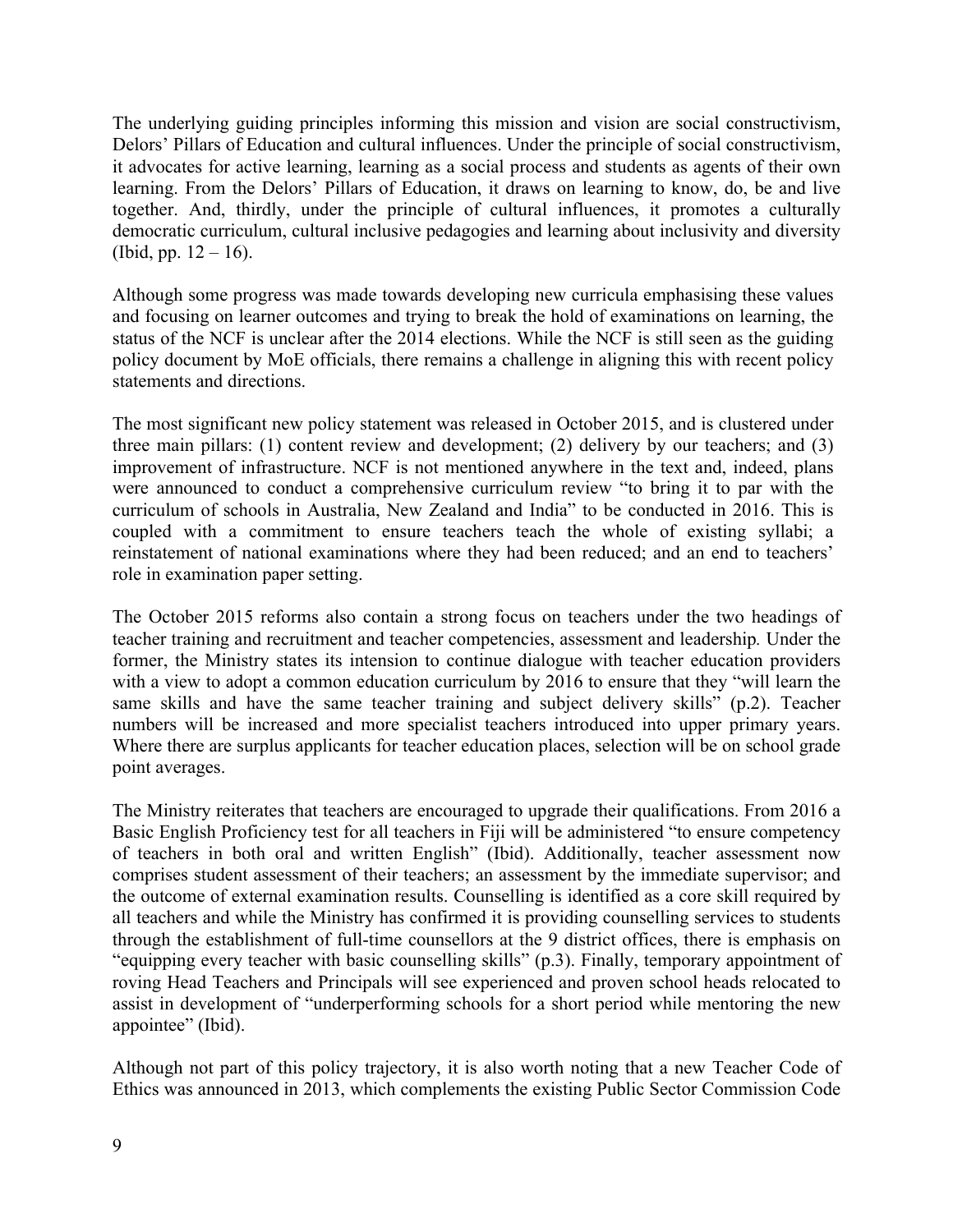of Conduct, to which public teachers are subject (Fiji Ministry of Education, Heritage and Arts, 2013b).

The four-page Code of Ethics comprises five sections; general, professional goals, professional conduct, professional commitment and unethical conduct. The first general section emphasises ethics, democratic principles, equal educational opportunities and the general overall responsibility of teachers. Three professional goals are specified in the second section: (1) teacher competencies in terms of formal qualification, knowledge and skills; (2) reflective teaching practice in personal "continuing inquiry and evaluation of the teaching process" (p.2); and (3) human development and society. The professional conduct section presents a summary of a teacher's commitment and obligation as a professional educator. These relate to supporting Fiji's broad educational goals; serving the community; respecting and responding to the diversity of children's learning abilities; partnership with parents and the wider community; enhancing the professional image of teachers; and collegiality within the teaching fraternity. The professional commitment section outlines the chain of command and responsibilities of a Fijian teacher relating to maintaining professional standards; supporting the teaching fraternity; demonstrating integrity in their work; and abiding by Ministry of Education guidelines. The final section outlines examples of unethical conduct.

### **Findings and Analysis: Practitioner Stakeholders**

### **Introduction**

This section looks across the material stemming from the analysis of the questionnaires and talanga and talanoa sessions with teachers, teacher trainees and teacher educators in the light of the three dimensions of the core research question: the nature and quality of teaching and teacher education; the challenges faced in practice; and priorities for attention for the improvement of the quality of education in Fiji.

### **The Nature and Quality of Teaching and Teacher Education**

The study was designed to foreground questions of educators' vision of the "ideal Fijian teacher", implicitly stressing the contextualised nature of quality. This issue appears to be a very topical one given the significant change in emphasis from the Ministry during the fieldwork period. This was followed by reflections on why people became teachers. The ideal teacher was contrasted in discussions with participants about their perceptions of the current state of teaching and the teaching profession. There was also a discussion about the quality of teacher education.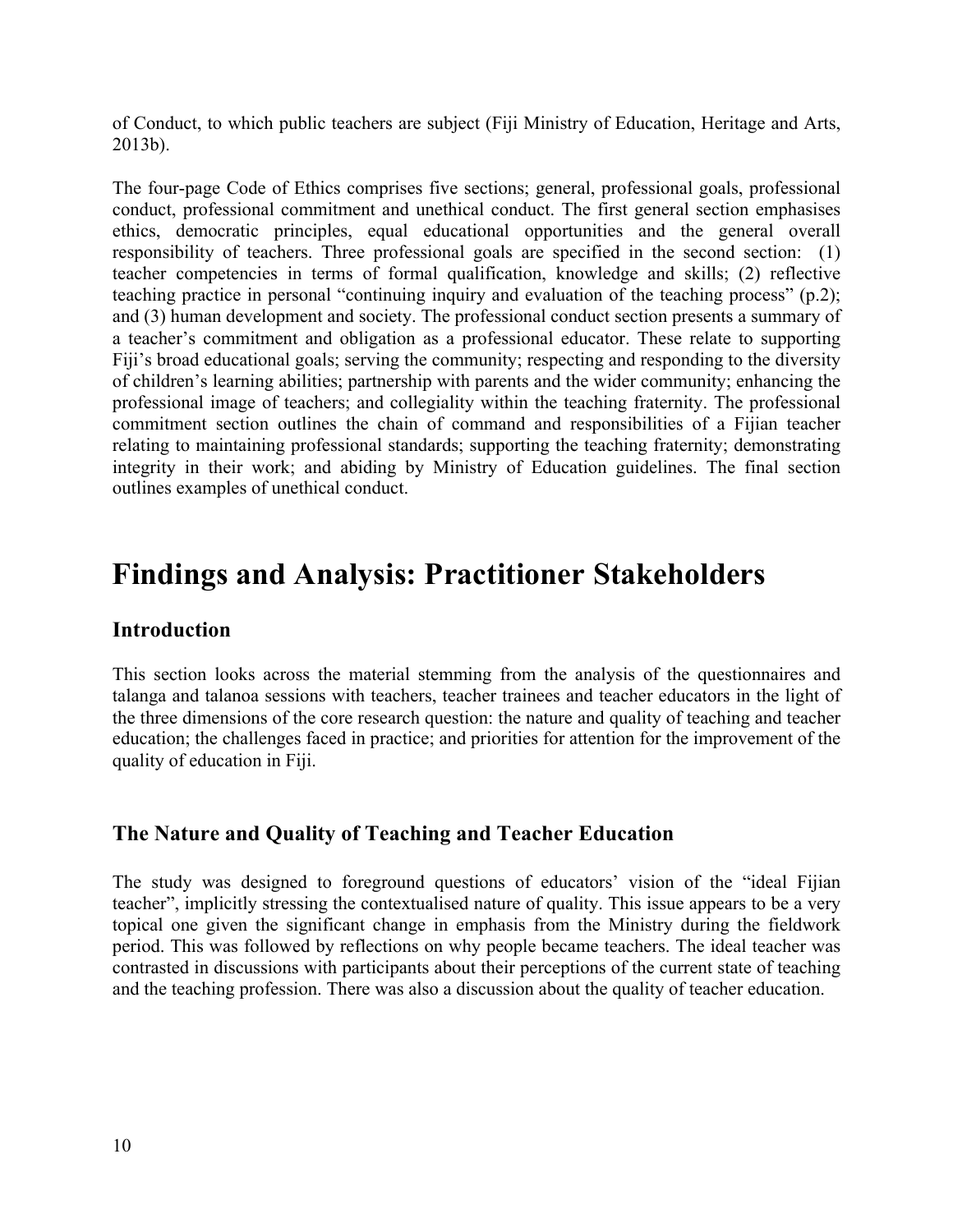#### **The "ideal Fijian teacher"**

The research identified quite widespread consensus amongst sampled teachers, student teachers and teacher educators regarding the attributes of the "ideal Fijian teacher". Findings were largely consistent across all three groups and across the three data gathering processes. Eight attributes emerged, although there is inevitable overlap between them.

First, the ideal teacher is seen to be guided by the expectations of national policies, standards and curricula. Student teachers in particular stressed that teachers should meet Ministry rules and regulations; whilst qualified teachers emphasised working hard to meet Ministry deadlines, a point that was seen strongly in the student teacher contributions to the talanga process. The teacher educators did not contradict the importance of national standards but put an additional emphasis on commitment to the school mission and culture. Strikingly, there was a strong emphasis in applying the philosophy of the NCF. Given the uncertainty about the NCF's future and the continuity of overall national educational philosophy, it will be interesting to see whether this reflects some degree of distance between Ministry and educator views about the future direction of Fijian education. In this light, there appeared also to be some sense amongst teachers that there might be two views of the "ideal Fijian teacher": one which privileged work towards examination results alone, and another that gave more weight to lifelong learning and wider notions of quality education and professional identity formation.

Second, the ideal teacher has a strong sense of teacher identity and is guided by professional ethics and moral standards. There was a clear sense of professional identity expressed. However, there were interesting variations across stakeholder groups. Student teachers tended to stress an awareness of the identity of the teacher as well-prepared, hard-working and focused on the academic success of students. This was not contradicted by teachers and teacher educators but they put more emphasis on teacher collegiality; on holistic child development; and on building relationships of trust. There was specific mention of the Code of Ethics from student teachers but all groups concurred that teachers should have high standard of ethics, morals and conduct. Many of the themes of the Code were present in written and verbal contributions across the stakeholder groups. The views expressed seem highly congruent with Ministry positions. Interestingly, a number of teachers' were not aware of the Teacher Code of Ethics prior to participating in the study.

Third, the ideal teacher has a passion for teaching and facilitating student learning. Student teachers did agree with this but had a more restricted view , as expressed in the previous paragraph's account of their idea of the teacher as professional. Teachers developed this notion further, to include the creation of a positive learning environment; motivation and facilitation of learning; and a stress on helping all students to achieve both system and personal goals. Much of this was echoed by teacher educators, who also emphasised an ability to respond positively to constructive criticism; a focus on planning and resourcefulness; a commitment to accountability; and leadership qualities.

Fourth, the ideal teacher is cognisant of cultural, social and learning contexts in the classroom. In order to facilitate student learning and to be professional, it was widely stated that teachers needed to be well-informed about a number of contexts. Student teachers particularly highlighted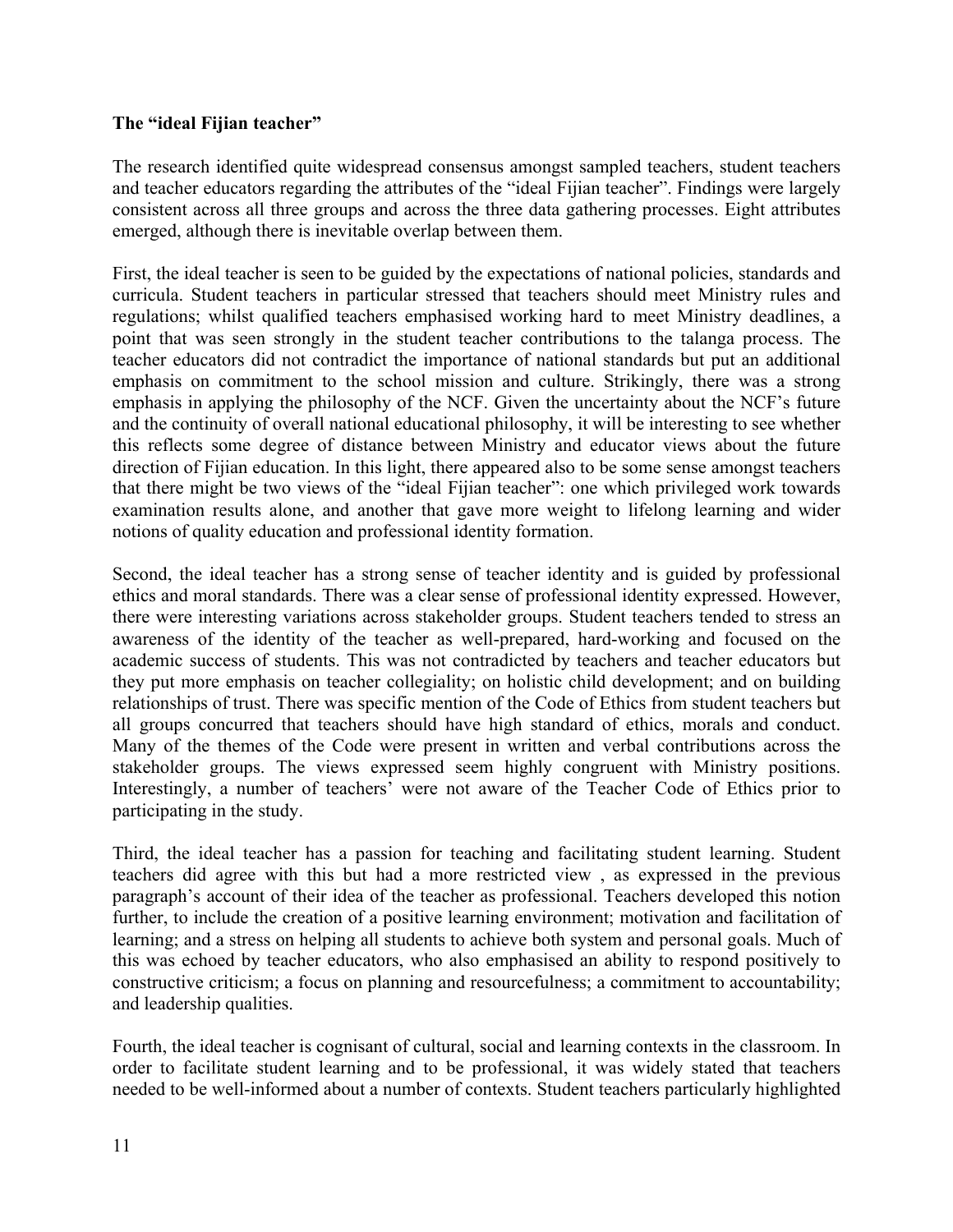the importance of emotional intelligence; whilst all had a sense of the importance of cultural values and Fiji's multicultural nature. Sensitivity to learner diversity was also valued, with teacher educators introducing the importance of using this diversity to enhance the learning experience.

Fifth, the ideal teacher is well versed with subject content knowledge. Indeed, this was so universally accepted that it saw little elaboration by the participants.

Sixth, the ideal teacher keeps up to date with pedagogical developments, is innovative and applies a wide range of teaching strategies to enhance student learning. For all participants, having a wide repertoire of pedagogical tools, which reflected current thinking, was seen as essential to be a good teacher.

Seventh, the ideal teacher prioritises student learning needs and safety. Teacher educators particularly emphasised the holistic development of the child. Teachers, perhaps cognisant of the current debate about teachers as counsellors, stressed the importance of this role and the need to understand, value and nurture students. Indeed, they saw the welfare of students as a major priority. Student teachers stressed equity and ensuring that students felt safe and comfortable in the classroom.

Eighth, the ideal teacher sees a value for education beyond the schooling experience. Some teachers noted that teaching is a human encounter that extends beyond content knowledge, and there was a strong emphasis from them on lifelong learning, mirroring some of the language of the NCF. From some students, there was a focus on developing global citizens, reflecting international educational discourse.

Across these eight domains it is possible to see an interesting overall discourse of the ideal nature of teachers and teaching. There is much acceptance about the performance / accountability elements of teaching: that teachers should be hard-working, focused on learning outcomes / examination results and responsive to the bureaucratic requirements of the system. However, there appears to be a stronger sense of the importance of a lifelong and lifewide view of education expressed by these practitioners, and of equity and embeddedness in culture and community. Most accounts seemed able to articulate an accommodation between these two strands. However, there were significant voices that pointed to concerns about the increasing visibility and influence of a policy shift towards the former and away from the latter.

#### **Why do Teachers Choose to Teach?**

In keeping with the discussion of the ideal teacher, the vast majority of participants presented themselves as called to teaching. There was much stress on active choice of the teaching profession driven by a personal ambition to change lives and inspire students. Whilst this was mainly presented as a personal matter of calling, there were some mentions of gaining inspiration from existing teachers.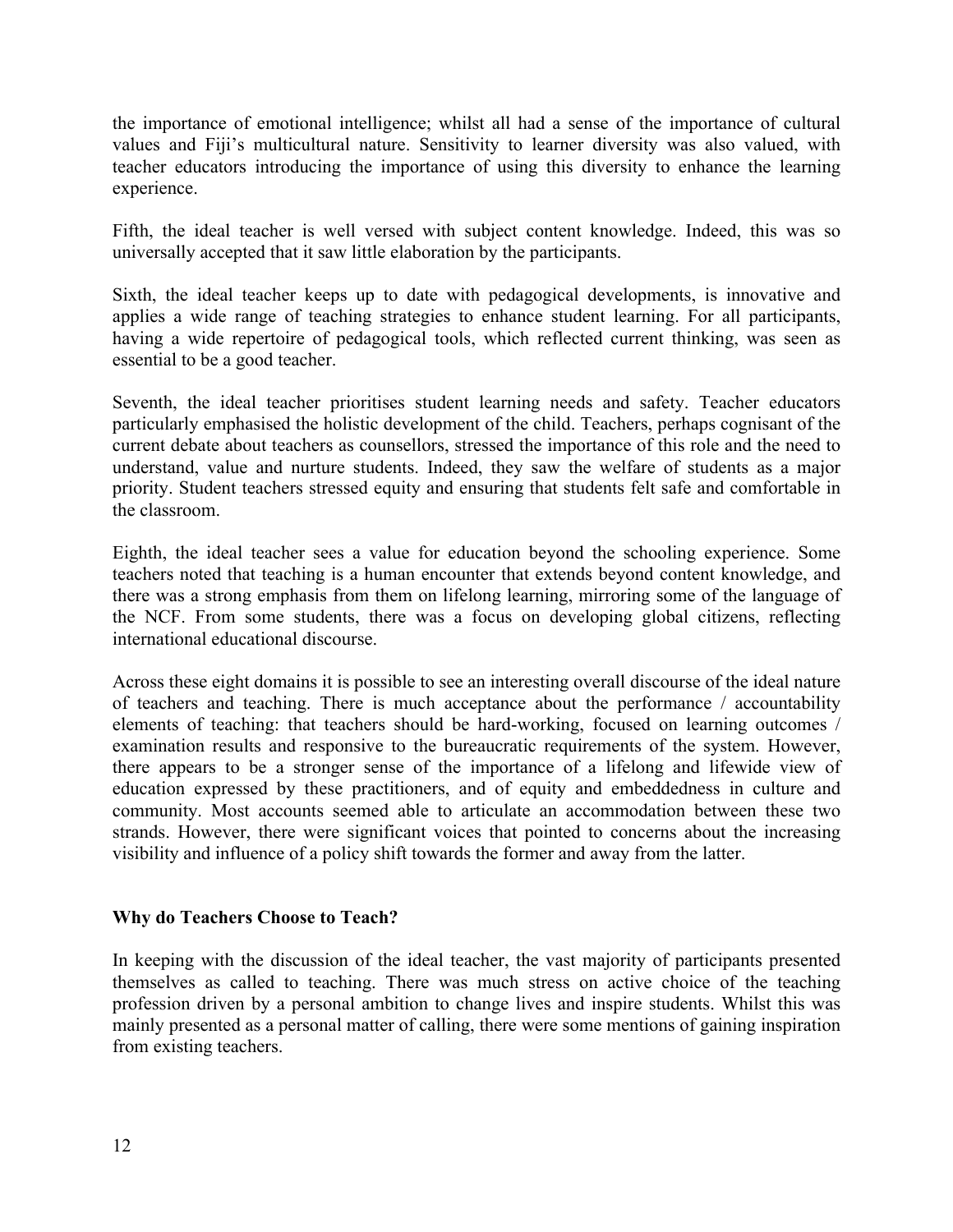Of course, there may be need for caution against an overly-romantic view of teachers as being called to serve. There is an inevitable danger that the data represents some "correct" answering of the question. Some participants did offer less vocational responses, noting the power of parental direction and the attractiveness of a secure job. A small number also acknowledged the lack of other viable choices. Interestingly, this was a more frequent response in talanga sessions than in the questionnaires.

#### **General Perception of Teachers and the Teaching Profession in Fiji**

There was considerable focus in questionnaire responses and in talanga and talanoa sessions on the status of teaching as a respected profession and a restatement of teachers' own beliefs about teaching as a calling. However, this was in stark contrast to concerns that teachers were treated as being "simply civil servants", and low paid and over-worked ones.

There was also some reaffirmation of the teaching profession as well-educated and highperforming. However, this was contrasted with apparently very honest concerns about the state of the profession. A number of participants across all groups thought that teachers collectively were struggling with the pace of reform and lacked the necessary skills and knowledge to cope with the current changes.

There were some concerns that teacher quality was low and falling, and that this was reflected in disappointing examination results. However, most participants thought that the quality of teaching and learning was of an average level.

There was much in the responses that sought to place the blame for the poor status of teachers and quality of teaching on the Ministry, rather than the profession. This is reflected in the complaints noted above about pay and workload. To this were added critiques of how the overloaded syllabi and rate of central directives stifled innovation.

Most strikingly, in spite of the emphasis in much of the discussion of the ideal teacher about notions of learner-centred education, of the teacher as facilitator and the primacy of the learning, it was widely believed that teacher-centredness predominated in practice in Fijian classrooms. Whilst some argued that the Ministry was responsible for this and saw it as trying to heighten teacher-centredness through emergent policy trajectories, it is implausible that very recent policy directives alone are at the root of what are more likely to be deep-seated cultures of teaching and learning.

What is apparent from the data overall is that there is deep concern about the future direction of both teachers' work and teaching. This appears to be coupled with important questions about the overall Fijian philosophy of teaching and learning.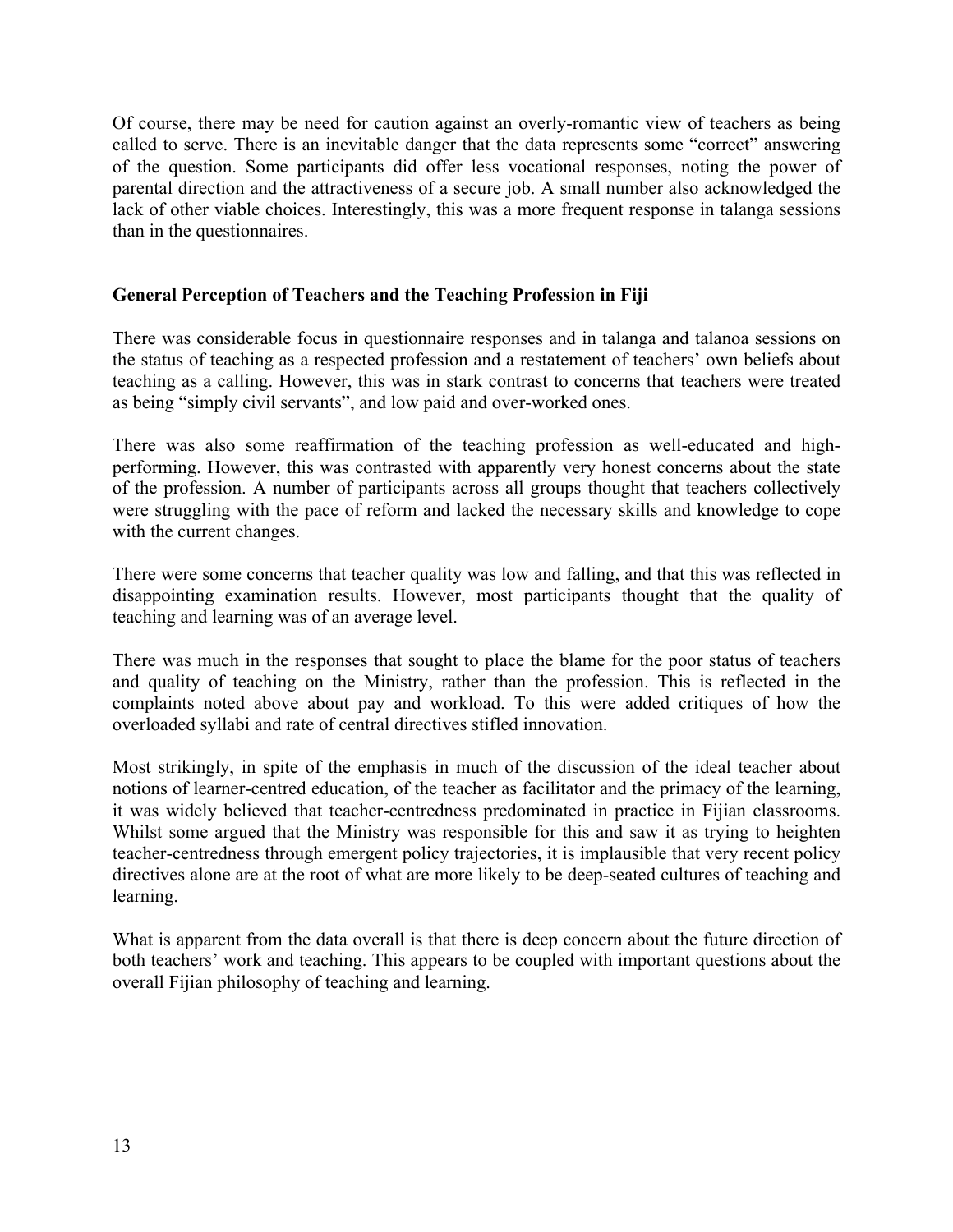#### **The Quality of Teacher Education in Fiji**

Given the above sub-section, it is not surprising to find that there were related concerns about teacher education. In the questionnaires, most student teachers raised issues about low entry requirements (something the Ministry has pledged to address) and an over-theoretical approach with too few practical components and a need for a stronger practicum experience. A number of teachers believed that these weaknesses were reflected in practice through new teachers' inability to contextualise their teaching and to adjust to the school environment. Teacher educators also raised similar concerns as well as more technical issues about the assessment of the practicum.

### **Challenges Faced by Teachers in Practice**

Looking across the data from the questionnaires and the talanga and talanoa sessions held with teachers, teacher trainees and teacher educators, perceptions of the main challenges faced by practicing teachers can be considered in six categories. These consist of challenges related to 1. the Ministry of Education level; 2. the school level; 3. the teacher; 4. the curriculum; 5. students and 6. the community.

#### **1. The Ministry of Education Level**

A most prominent challenge perceived by all stakeholders at this level is the rapid pace of educational reform, repeated shifts relating to policy, curriculum and assessment, and associated changes in regulations and procedures.

Talanga sessions thus reveal significant teacher stress and frustration with what are perceived to be overwhelming and uncoordinated curriculum changes being rolled out. Teachers and trainees reported a sense of what was described as reform lethargy in the face of the frequency of Ministerial circulars requiring rapid change. As one secondary school teacher reported, 'We are like machines. We don't get to think anymore'. Teachers expressed general disappointment at lack of teacher consultation in the numerous changes being implemented and concern at the pace and number of new initiatives. They said they were confused about whether to follow the NCF principles when implementing the new initiatives particularly in regard to assessment and examinations. There was overwhelming frustration at the new teach-3-terms worth of work/content in two terms and revise for the entire Term 3. Teachers spent a lot of time emphasising their disappointment at the swift return to external examinations, saying that they and their students had just become familiarised with and confident in the internal assessment processes. They emphasised the importance of Assessment for learning (AfL), as stated in the NCF, which was now seemingly side-lined in lieu of the Assessment of Learning (AoL) via examinations.

A related challenge concerns the emergence of a perceived mismatch between the educational philosophy articulated in the NCF and the MOE's new assessment policy. Thus talanoa sessions reported how many stakeholders were concerned about the intensification of examination pressures on pedagogy within schools, on a challenge to the holistic vision of education, how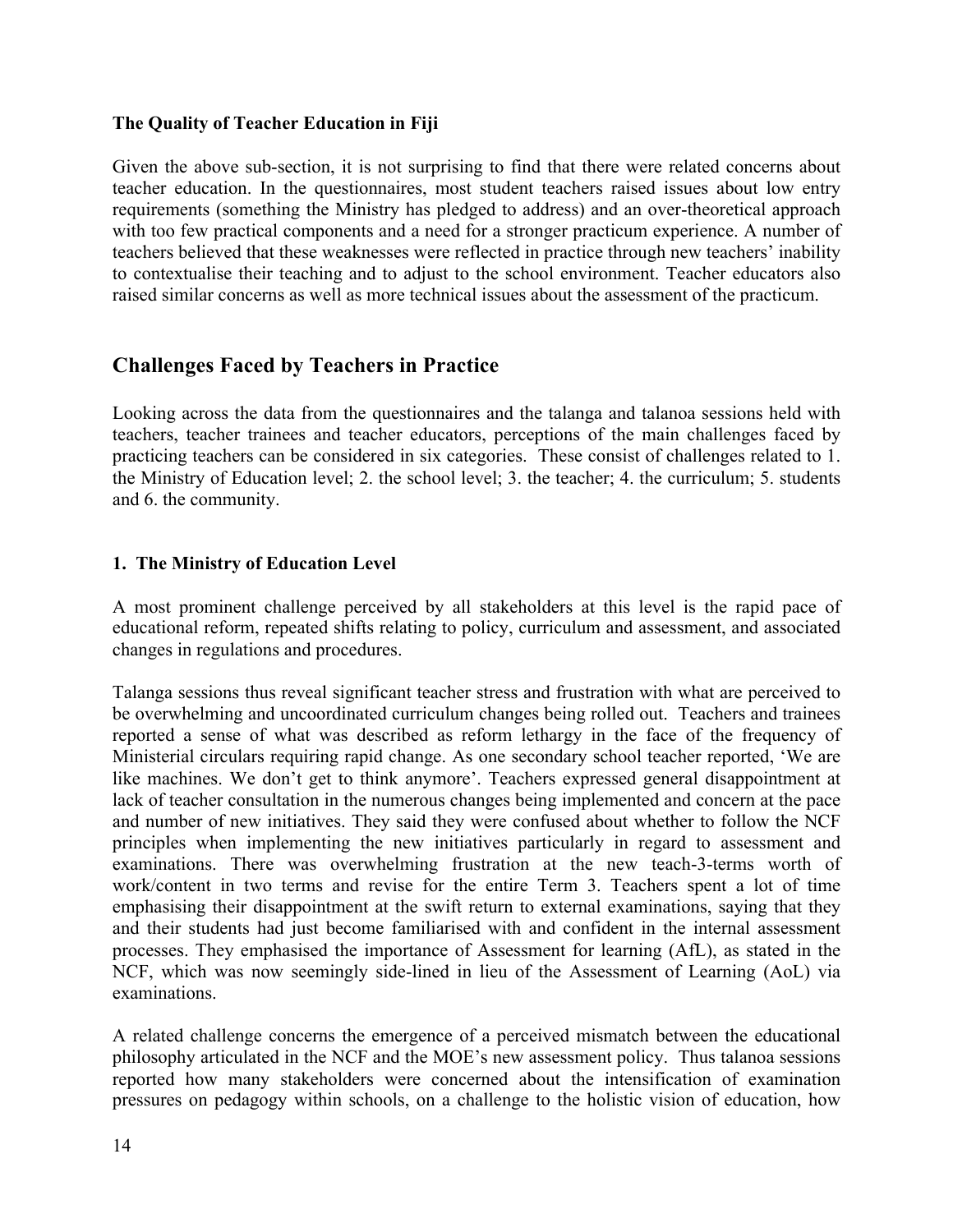many teacher trainees and teacher educators were not aware of the newly implemented 2015 teacher assessment criteria, and how teachers themselves felt they were struggling to keep up with the pace of reform. In the talanga sessions the teachers shared the view that the current fast paced multi-faceted reform across the board and on numerous levels was the biggest risk to compromising an already cluttered system. Talanga participants also argued that policy reform was partly driven by international policy and the national desire to remain comparable without due contextualisation taking place.

#### **2. The School Level**

At the school level the most prominent challenges that were reported related to working in rural and remote locations. This was combined with the lack of resources and facilities, poor quality textbooks, limited access to technology and low level of support from school administrations and school boards. In the talanoa sessions teachers expressed a desire for better and improved school leadership to ensure quality education. One teacher thus shared his view of what he termed to be a leadership crisis with the loss of many experienced teachers and school administrators when the retirement age was reduced to 55.

#### **3. The Teacher**

Teacher-related challenges highlighted perceptions of heavy workloads related to student-teacher ratios, composite classes, increased paperwork and extra curricula responsibilities. Teacher stress was identified in particular relation to closer monitoring by the MOE, reduced starting salaries for pre-service teachers and limited promotion opportunities. New graduates participating in talanga sessions thus complained about their lower starting salaries when compared to diploma holding nurses.

Time constraints were highlighted as a major challenge by teachers when trying to fit what they perceived as overloaded curriculum content into the school year. Evidence from talanga sessions thus reveals that many teachers reported it was not a good time to be a teacher in Fiji, particularly if you are responsible for an examination form, as evening and Saturday classes meant even less time for family and other responsibilities. Indeed, some teachers spoke of the need for an explicit discussion regarding the question of teachers' rights, to complement the themes raised in the Code of Ethics.

Of particular significance to most teachers were challenges generated by their responsibility for examination results, and the potential blame associated with poor student performance. There were concerns that the teacher review questionnaire might exacerbate this. Other competency and capability challenges faced by teachers that were identified by all stakeholders relate to their lack of content knowledge, ICT skills, appropriate training to deal with English as a Second Language and students with special and diverse learning needs. As noted above, there were significant concerns raised about the quality and relevance of teacher education.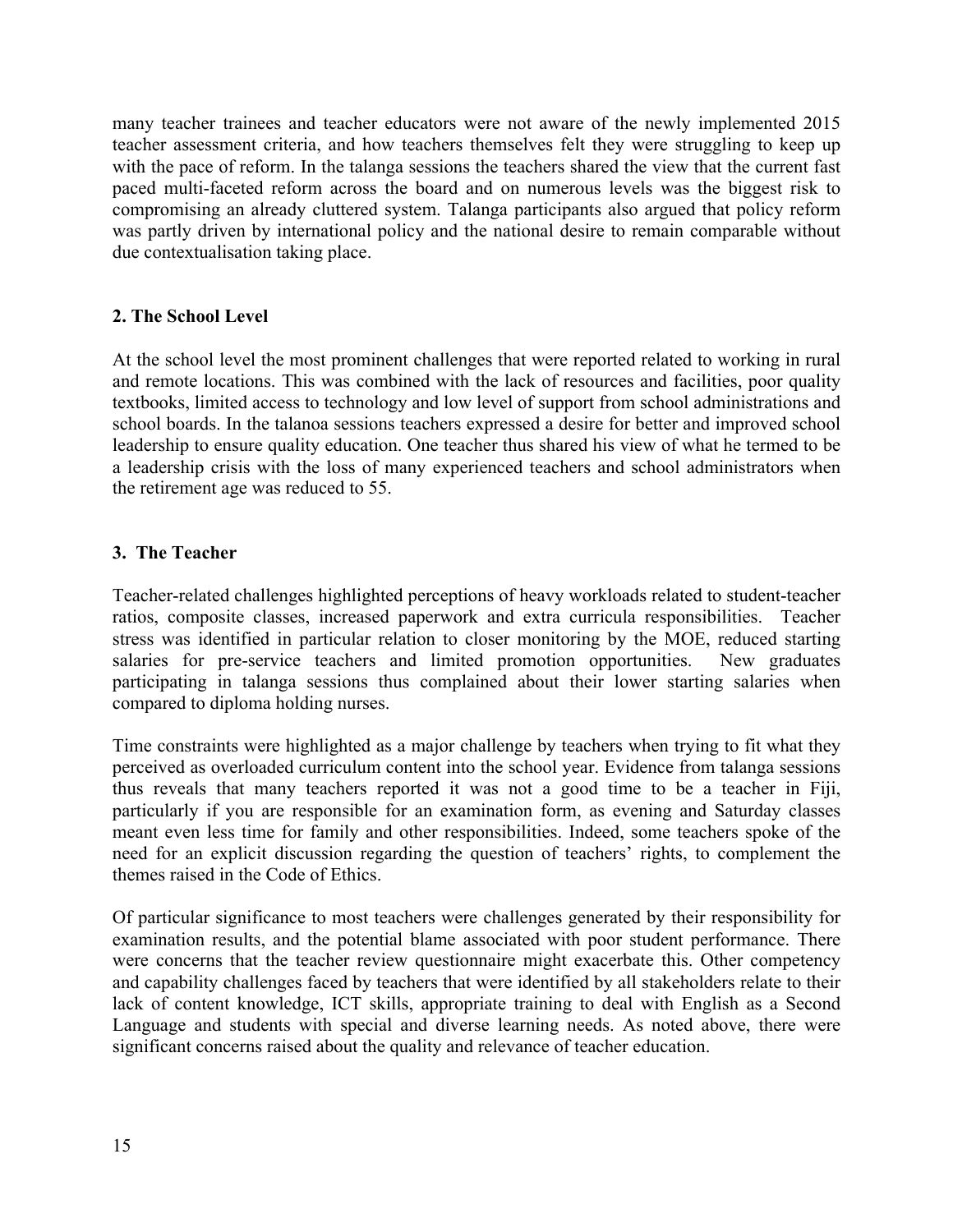#### **4. The Curriculum**

Primary education was widely perceived to be reverting to a content driven curriculum emphasising examination outcomes and challenging the more holistic philosophy valued by the profession. As one indigenous female primary school teacher reported:

A Fijian teacher works hard to meet due dates, to meet submission of official records that in most cases or times, children's learning times are used to complete records. A Fijian teacher teaches from the text-book supplied by the MOE and using the exam papers supplied as to produce good results, rather than their lifelong learning. (Female, 36 years old; iTaukei primary school teacher)

This is supported by the questionnaires where the majority of teachers agreed that the focus of teaching is on the transmission of facts for rote learning and that many teachers were not encouraging active learning.

The quality of the new curriculum was also emphasised as a challenge with teachers arguing that some of the new text-books were of inferior quality and contained many errors. They also highlighted problems with sequencing of the curriculum, with some content placed at very high levels beyond students' prior learning and knowledge.

#### **5. Students**

Student related challenges that were perceived to be significant emphasised those stemming from diverse student learning needs and differential ability, student attendance, poor attitudes towards learning and behaviour in addition to weak performance in tests and examinations. Talanoa findings thus reveal a fear about the importance of student assessment for the career prospects of teachers, the idea that students may use this as leverage to get their own way, and a general concern that teachers wishing to make a difference may become frustrated resulting in the loss of higher quality teachers and a subsequent decline in quality of teaching and learning.

#### **6. Community**

A final set of challenges faced by Fijian teachers were seen to relate to the wider community, to cultural and language barriers and a lack of parental support. Questionnaire findings thus revealed that the majority of teachers surveyed believe they are not well respected in society and they need more support in terms of resources, guidelines and salaries. Similarly, teacher educators perceived a decline in societal respect for teachers and a lack of appreciation of them as professionals. The talanoa sessions thus suggested that much public discourse appears to be finger pointing at the teaching workforce for the failings of the education system, and in particular for low literacy and numeracy rates and poor examination results.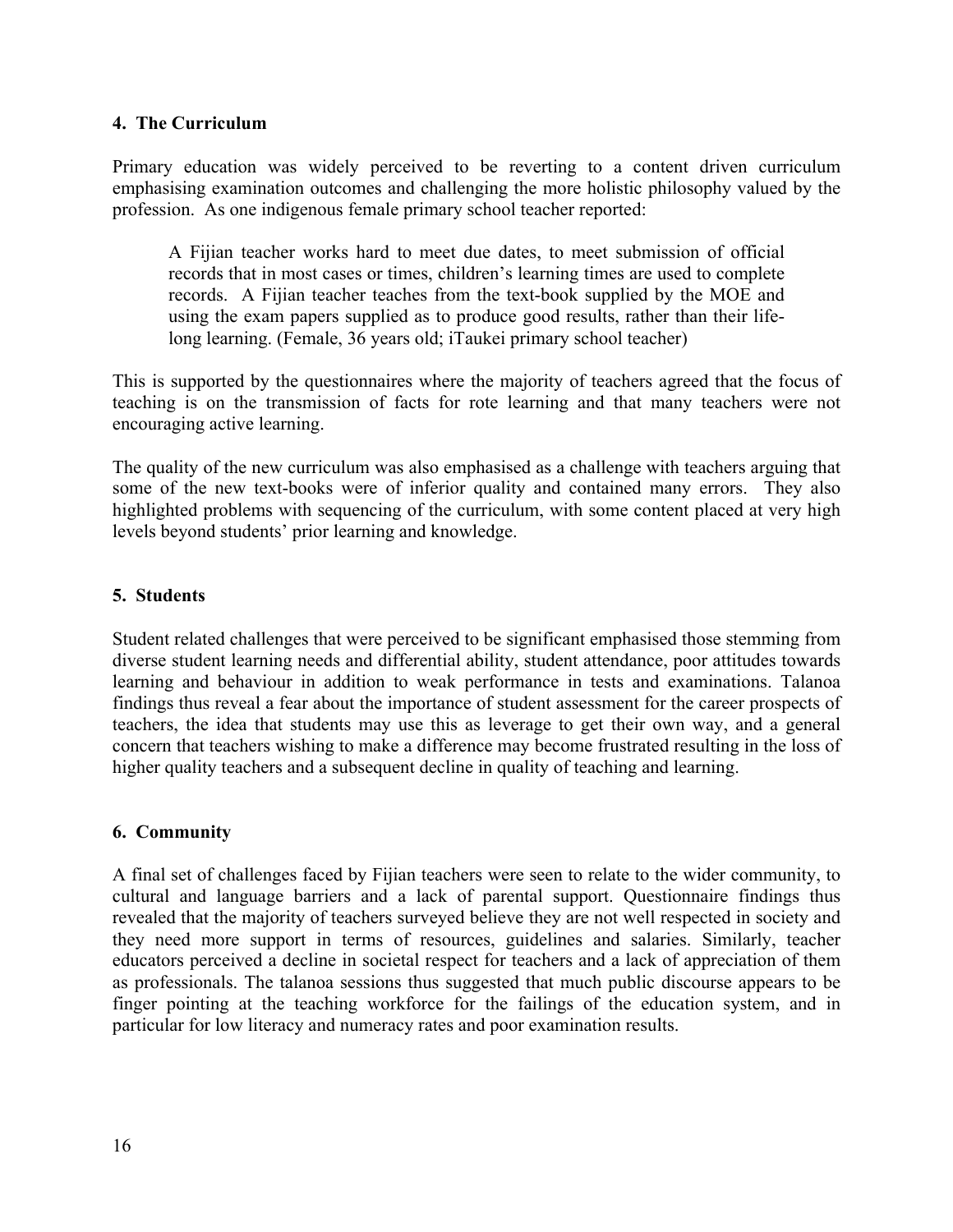### **Priorities for Attention for the Improvement of the Quality of Education**

Closer analysis of the above research findings and the key challenges perceived by teachers, teacher trainees and teacher educators in practice reveals a number of priorities for attention from the perspectives of these stakeholders. Understanding these practitioner stakeholder perspectives, it is argued, is important if the chances of successful policy implementation are to be maximised. The main priorities identified are as follows:

- 1. Strengthened consultation and collaboration between the MOE, teacher education providers and the teaching profession.
- 2. More realistically paced, consistent and coordinated reform processes.
- 3. Clarification of the place of the NCF in ongoing reform.
- 4. Critical reflection on the implications of intensification of examination pressures for the national philosophy of education, for pedagogy, the nature and quality of teaching and learning, the teaching profession and teacher education.
- 5. Strengthened levels of support for rural and isolated schools.
- 6. Improved access to and provision of school leadership training.
- 7. A more realistic appreciation of teacher workloads.
- 8. Improved opportunities for continuing professional development (CPD) especially relating to counselling skills, ICT competencies, subject content knowledge, and training for English as a Second Language and students with special and diverse learning needs.
- 9. Commitment to improve societal recognition and respect for the teaching profession and the role of the teacher.
- 10. Detailed consideration of time constraints relating to the coverage of curriculum content within the school year.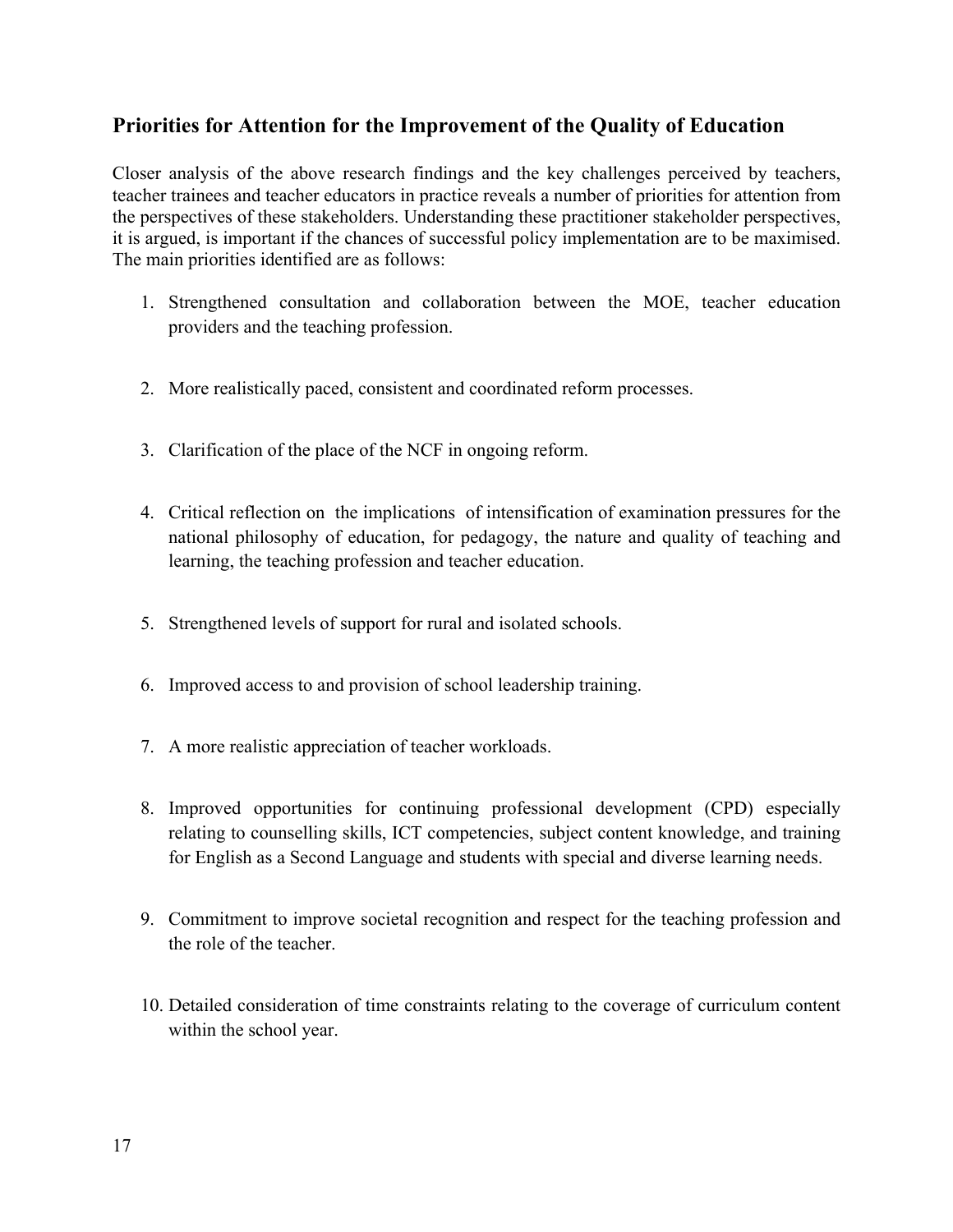- 11. The resolution of tensions between an emergent content and examinations driven curriculum and the benefits of active learning and learner centred pedagogy.
- 12. Systematic evaluation of the quality of new text books and the sequencing of content within the new curriculum.
- 13. The improvement of student attitudes towards learning, behaviour and performance in tests and examinations.
- 14. Ongoing adaptation of the curriculum to better fit the needs of the labour market and cultural appropriateness.
- 15. The revision of the teacher education curriculum to strengthen teacher competencies, assessment and leadership skills, improve the practicum experience and increase engagement with the contextual realities of classroom teaching and learning.

The following section now considers the implications of these key challenges and priorities, as identified by practitioners, for ongoing policy and practice in the light of the earlier review of the changing policy context, and with reference to follow up talanga and talanoa sessions carried out with policy makers, union representatives and other related stakeholders.

# **Implications for Policy and Practice in Fiji**

In the light of the key challenges and priorities that are identified by practitioner stakeholders in the sections above, this section considers implications for future policy and practice. This is done with reference to the analysis of policy documents and trends identified in the policy context section, and include issues raised by policy makers, union representatives and other stakeholders reported in follow up talanga and talanoa sessions.

Initial consideration is given to how the practitioner stakeholder priorities that are identified above relate to existing system-wide developments that are reflected in our earlier analysis of the current and changing education policy context. In doing this we first identify those practitioner priorities that contemporary educational policy appears to be attending to; secondly we identify those that are being considered but where our participants suggest greater attention is needed; and thirdly we identify new priorities that this research suggests need urgent attention. This framework is designed to provide helpful and grounded insights and policy guidance for decision-makers concerned with the further improvement of the quality of education in practice.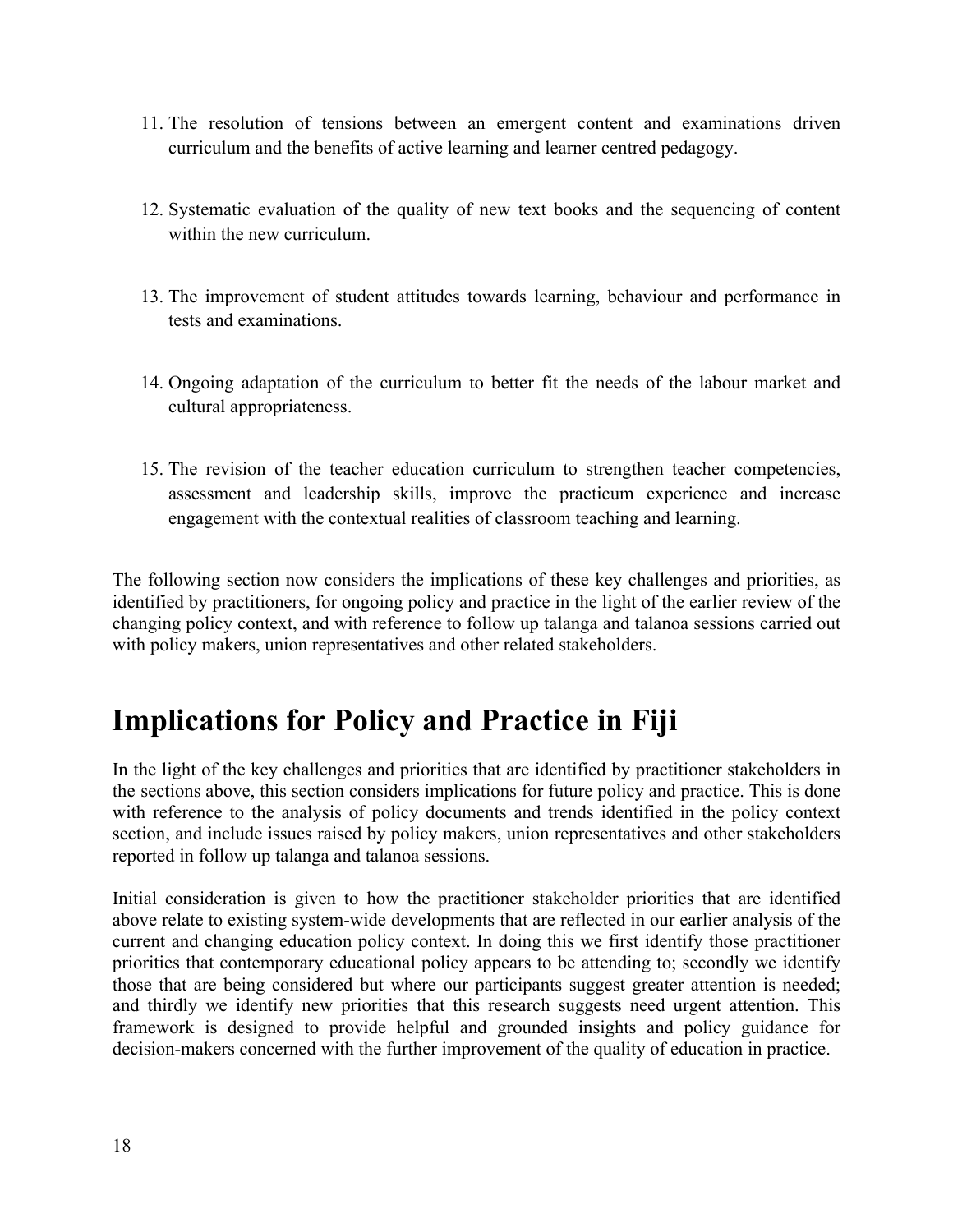Firstly, in the list of practitioner stakeholder priorities identified in the previous section, six out of the total of 15 can be seen to be already attracting priority attention in recent policy initiatives and the three pillars of the October 2015 MoE statement. These six priorities are those that focus on strengthening support for rural and isolated schools; improved provision of school leadership training; enhanced and extended Continuing Professional Development for all teachers; the improvement of student attitudes towards learning, tests and examinations; the ongoing adaptation of the curriculum to labour market needs and cultural appropriateness; and the revision of teacher education curriculum, including the practicum. These findings suggest an encouraging degree of agreement and support for such policy developments in Fiji from our practitioner participants. This, in turn, strengthens the case for these priorities to be maintained and enhanced at all levels.

Secondly, while six more of the practitioner priorities in our list of 15 may be reflected to some extent in current policy, the research evidence suggests that these areas deserve much more concerted and sustained attention if the improvement of the quality of teaching and learning in practice is to be significant and sustainable. These six priorities are those that focus on the strengthening of consultation and collaboration between the MoE, teacher education providers and the teaching profession; clarification of the place of the NCF in ongoing reform; a more realistic appreciation of teacher workloads; improved societal recognition and respect for the teaching profession; consideration of time constraints on curriculum coverage and the school year; and the systematic evaluation of new curricula, text books and content sequencing. In this regard the research evidence is, therefore, more contested, revealing difference between the views of practitioner stakeholders and specific initiatives and policy trajectories, and suggesting a need for further critical attention to address the related challenges and concerns raised.

Thirdly, three of the priorities identified by the practitioner stakeholders are new in their current form and deserve particularly careful and urgent attention at the policy level. These call for the more focussed attention of decision-makers on establishing realistically paced, consistent and coordinated reform; the need for critical reflection on the implications and possible unintended effects of the intensification of examination pressures on the national philosophy of education, pedagogy, the quality of education, the teaching profession and teacher education; and the resolution of tensions between a re-emergent content and examinations driven curriculum and the benefits of active learning and learner centred pedagogy.

It is hoped that this threefold framework will in itself help to focus attention on areas of greatest priority for future policy and practice from the perspective of practitioners. This, we argue is essential in any education system is to maximise its chances of successful implementation. Throughout this report we have, however, also taken care to consider the practitioner stakeholder findings in the light of the views of policy-makers and other professional stakeholders, and within the framework provided by the current and emergent education policy context. The intention is to generate helpful and well-grounded insights along with broader suggestions for possible ways forward. It is to the latter considerations that we now turn.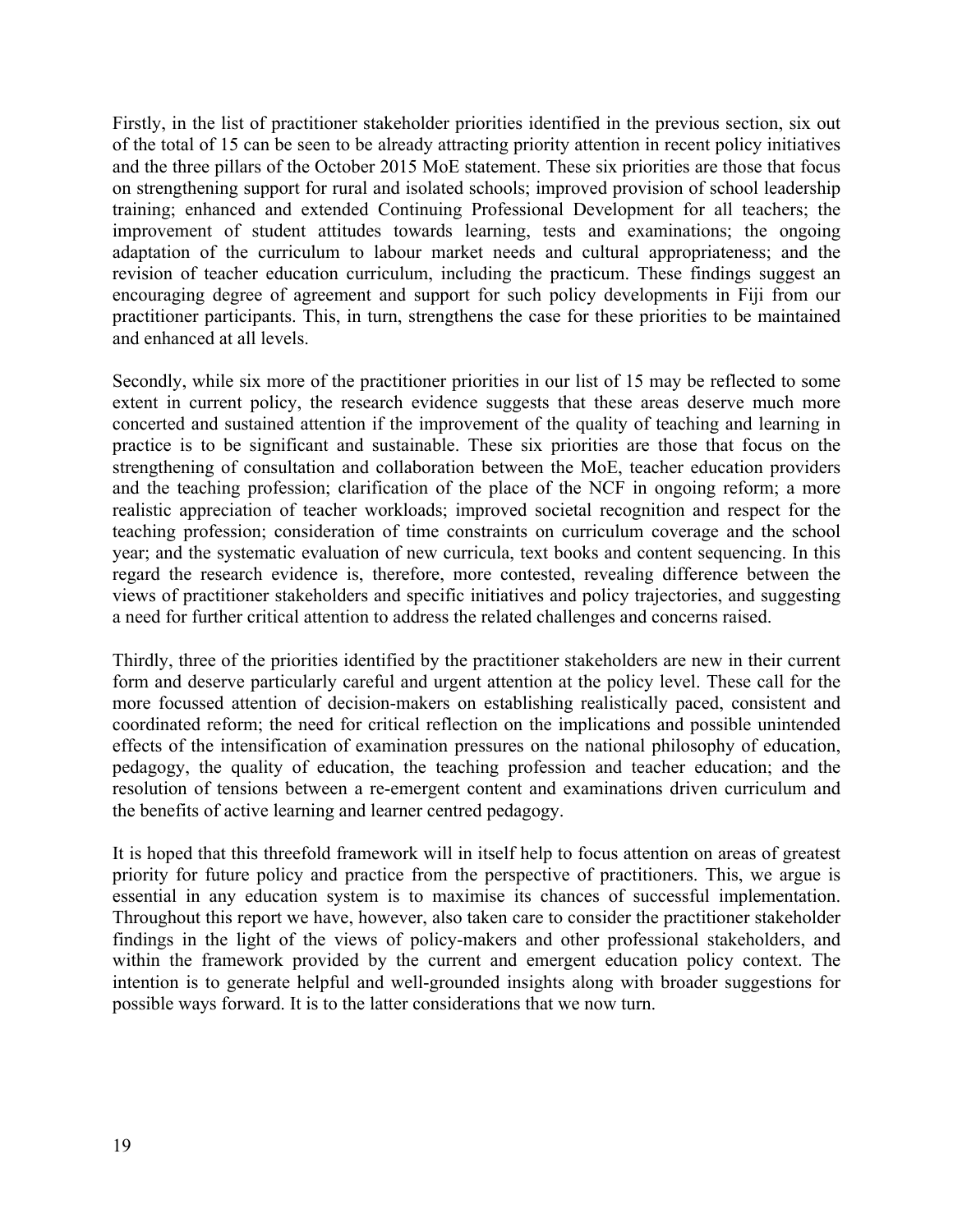#### **Looking to the Future**

In reflecting upon the above for possible ways forward there appears to be a need for a new statement of teacher standards and rights. Whilst the Fiji Teacher Code of Ethics covers some aspects of this, two challenges emerge from this study. Firstly, a number of teachers appear to be unfamiliar with this important document, so it is imperative to create greater awareness about the Code. Secondly, however, as part of a wider debate about Fiji's education vision (see below), there is a need to have a wider discussion addressing teacher standards and rights, as reflected in talanoa discussions with Ministry officials. A formalisation of such standards and associated rights should be led by the MoE but this also needs a strong partnership with teachers and their unions, the Fiji Teachers' Registration Board (FTRB), teacher education providers and the Fiji Higher Education Commission. New and more comprehensive standards will then need to inform curricula and assessment in initial teacher education, as well as be reflected in continuing professional development activities. Crucially, as indicated during discussions with Ministry officials, the standards must also be well-disseminated to teachers in order that they inform their work and professionalism throughout the duration of their career lifetimes.

Internationally, initial teacher education is often an area of tension between universities, who value their institutional autonomy, and ministries concerned with effective human resource development. As Ministry stakeholders emphasised, the development of new standards needs universities as partners, alongside the Fiji Higher Education Commission. It is also timely that teacher education providers engage more purposefully with the Fiji Teacher Registration Board to ensure that their graduates meet the requirements the Board has for a Fijian teacher. There will also need to be careful consideration of how a move towards common Fijian teacher standards and a subsequent core set of initial teacher education competencies or learning outcomes interacts with the particular status of USP as a national and regional provider of initial teacher education, with a duty to engage with the needs of 12 Ministries of Education.

As practitioner and Ministry stakeholders stressed in talanoa and talanga discussions, continuing professional development programmes for teachers is another area of priority that the Ministry will have to consider further, again in partnership with other actors. The research suggests a number of continuing technical development needs amongst teachers relating to issues such as curriculum delivery and assessment of student learning. However, it is also apparent that many teachers lack sufficient understanding of the MoE's emerging new philosophy for Fijian education.

All of these more focused implications for initial and continuing teacher education, as well as teacher standards, point to a wider issue that is at the heart of this project's findings: a debate about the underlying philosophy for Fijian education.

As has been noted, the NCF appeared to crystallise a particular approach to what Fijian education should look like. However, its status was seen to be unclear to many participants in the light of the October 2015 communications. Discussions with Ministry stakeholders, however, did confirm that the NCF was still the guiding policy document of Fijian education. However, they noted that a better alignment of this with the October 2015 reforms will take place in 2016. In common with most countries, Fiji can therefore be seen to be wrestling with major tensions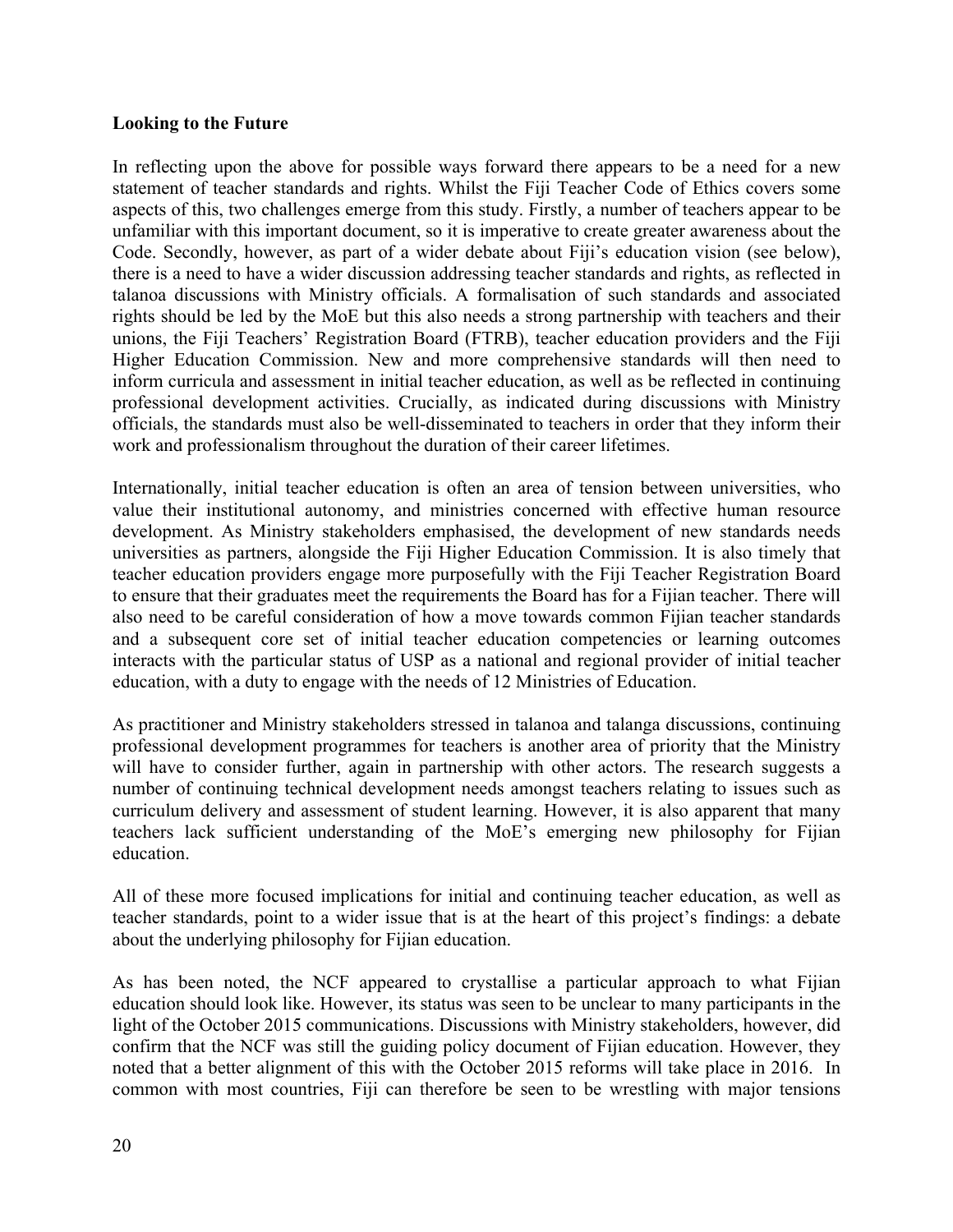between the desire to reflect learner centred principles, national history and culture in pedagogy and curricula and the need to ensure performance, accountability and benchmarking against international standards.

Fijian education is still governed by the 1978 Act, although a redraft was developed in 2013. The 1978 Act never amounted to a vision for Fijian education and the need to revisit its provisions and, more importantly, outline a shared educational vision seems pressing nearly 40 years on. Thus, there now appears to be a moment to engage stakeholders in open dialogue and purposeful consultation with a view to the formulation of the planned new Act. Participants in this research suggested a follow up to both the 2000 Education Commission and the 2005 Education Summit. The combination of the two processes could offer both a comprehensive evidence-based audit of the education system from policy through to practice and a multi-stakeholder dialogue about desired future directions.

A new Act could also provide for the clarification of a renewed philosophy for Fijian education but also address some of the details that remain challenging regarding issues such as teachers' rights and duties; as well as curriculum, pedagogy and assessment. This could serve as the starting point, and way forward for improved consultation and the better communication of national positions on all of these matters to teachers, teacher educators and other stakeholders.

As well as the evidence gathering necessary for a new Education Commission, there is a need for further educational research examining the Fijian school and classroom and, in particular, teacher, student and parent perceptions about and aspirations for the quality of teaching and learning. There may be potential in this way for further collaborative efforts between the MoE and universities around how well-targeted research could support sustainable improvement to Fijian education. This could, for example, begin with the compilation of a list of research priority areas which students considering Master of Arts, and PhD studies in Fijian education might address.

Finally, there is evidence of widespread commitment to Fijian education throughout this research, but also of some confusion and contention regarding the perceived direction of policy. Here, there is a real and positive opportunity for a new Fijian education dialogue, leading to a new vision that all stakeholders can then embrace and implement.

# **Conclusion**

This research represents a collaborative effort that has brought together an international team of researchers interested in the quality of education and the implications of this for teachers, teaching and teacher education in Fiji. It is hoped that the findings will help to inform debates about the quality of education in realistically grounded ways that may contribute to future improvements in teaching and teacher education policy and practice. Further work will explore the theoretical and methodological implications of the research and the key findings. Beyond this it is hoped that the partnership and collaboration itself has helped all team members to strengthen their own capabilities and research experience in ways that will have lasting benefit.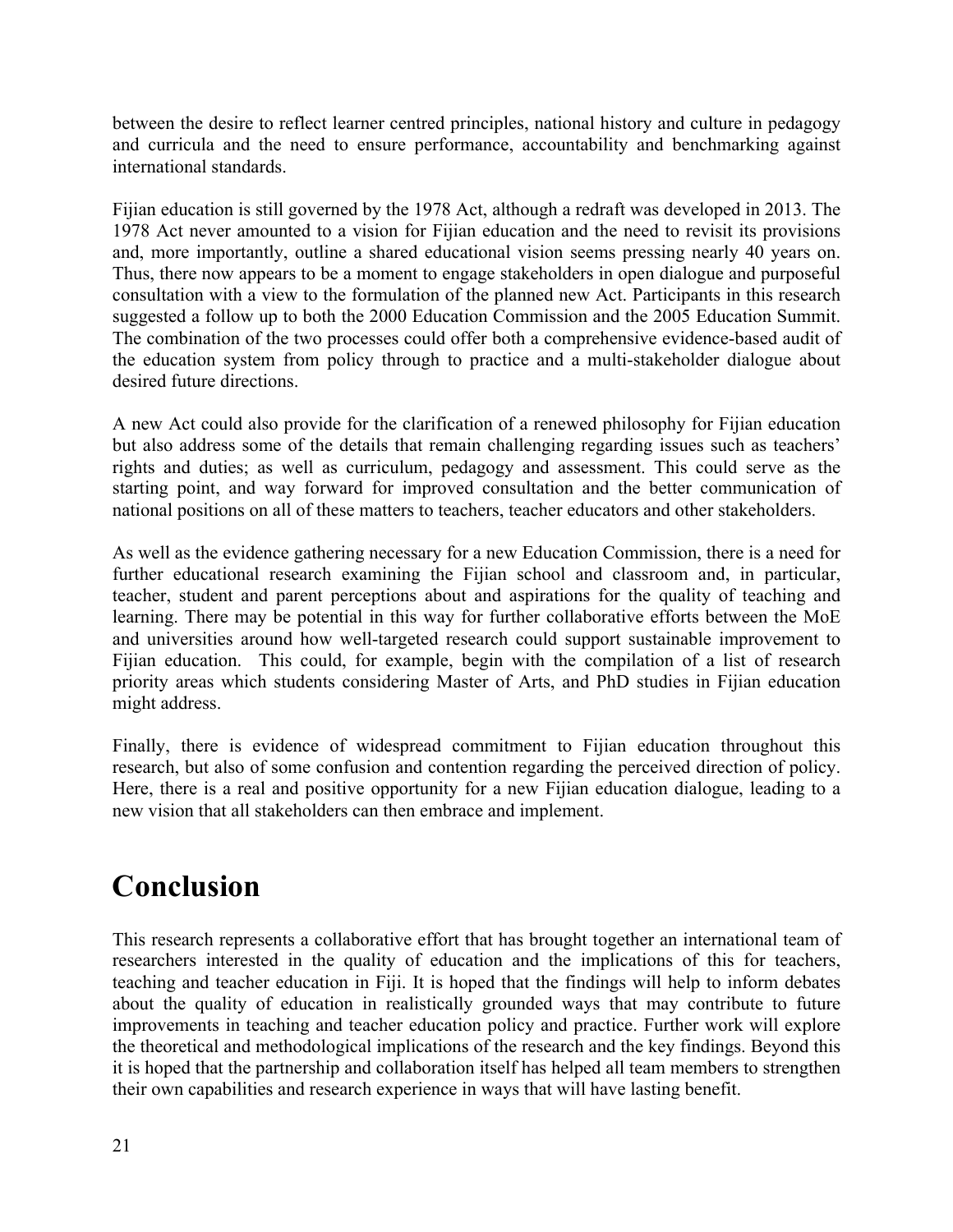### **References**

- Crossley, M., Bray, M. and Packer, S. (2011). *Education in Small States. Policies and Priorities*, Commonwealth Secretariat, London.
- Fiji Ministry of Education (2000). *Learning Together: Directions for Education in the Fiji Islands,* Education Commission Report, Government Printers, Suva, Fiji.
- Fiji Ministry of Education (2005). *Suva Declaration*, Government Printers, Suva, Fiji.
- Fiji Ministry of Education, Heritage and Arts (2013a). *National Curriculum Framework*, Government Printers, Suva, Fiji.
- Fiji Ministry of Education, Heritage and Arts (2013b). *Fiji Teacher Code of Ethics*, The Education Gazette, Issue 1, 2013, Government Printers, Suva, Fiji.
- Fiji Ministry of Education, Heritage and Arts (2015). *October Reforms*, Available online at: http://www.education.gov.fj/images/OCTOBER/REFORMS.pdf
- Johansson-Fua, S. (2008). Research and the Pacific Teacher: an Introduction to School-Based Research -Introduction to Research Approaches, Unpublished paper prepared for the Tonga Institute of Education, Research Training, Nuku'alofa, Tonga.
- Koya-Vakauta, C. (2012) Rethinking Pacific teacher standards, Talanga Seminar Series, The University of the South Pacific, Suva, Fiji.
- Koya-Vakauta, C. (2013). Pedagogical practices in Fiji schools, in *Transforming Teaching and Learning in Asia and the Pacific: Case Studies from Seven Countries*, Eds. Edmond Hau-Fai Law and Ushio Mura, UNESCO, Bangkok, pp. 22-43.
- Nabobo-Baba, U. (2006).*Knowing and Learning: An Indigenous Approach*, University of the South Pacific, Suva, Fiji.
- Naisilisili, S. (2012). '*Iluvatu: An Exploratory Study of Cu'u indigenous knowledge*, Unpublished Doctoral Thesis, The University of the South Pacific, Suva, Fiji.
- 'Otunuku, M. (2011). Talanoa: How can it be used effectively as an indigenous research methodology with Tongan people? *Pacific Asian Education*, 23 (2) 43- 52.
- Smith, L.T. (1999). *Decolonizing Methodologies: Research and Indigenous Peoples,* Zed, London.
- Thaman, K. (2008) Culture, Teaching and Learning with Specific References to Oceania*.*  Shimane-Yamaguchi Seminar, United Nations University, Shibuya-ku, Tokyo.
- Vaioleti, T.M. (2006). Talanoa Research Methodology: A Developing Position on Pacific Research, *Waikato Journal of Education*, 12, 21-34.